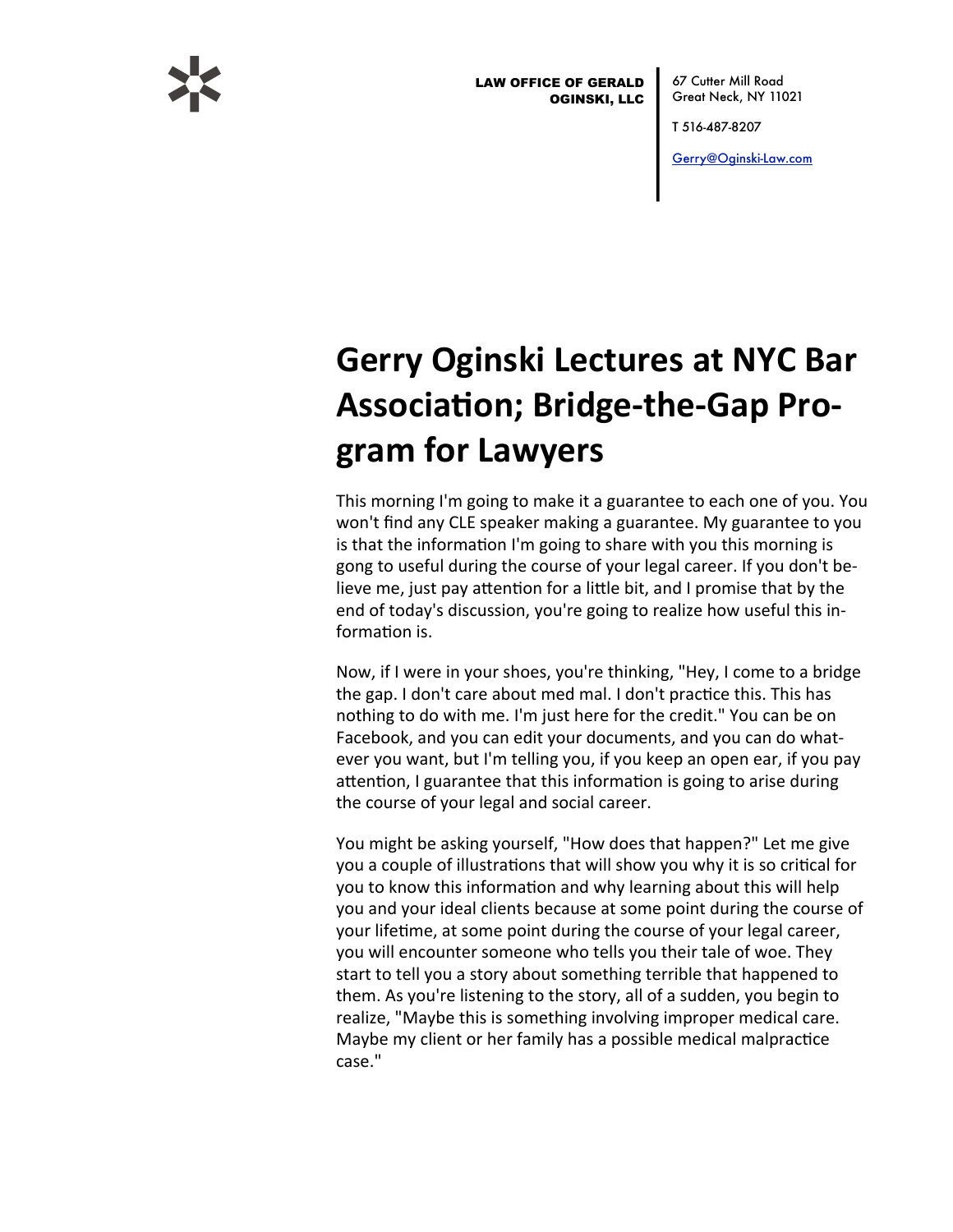The more you begin to listen to the story, the more you begin to recognize, "How can I help them solve their problem?" You may be thinking, "I don't handle medical malpractice. I handle real estate. I handle transactions. I handle M&A. I handle everything but medical malpractice. I'll just refer that out. I don't care. Go find somebody else." I'm going to suggest to you today that if you listen to the information I'm going to share with you in just a moment, you will be able to help these people who you encounter on an everyday basis, whether it's at the grocery store or at dinner or whether a colleague is chatting with you or whether it's an opponent or an adversary.

Let me give you a great example. Let's say you handle real estate transactions, and you meet a young couple, they're buying a house for the very first time. Now, they're ready to buy the house. Two months later comes the closing. In walks Mrs. Jones. You say, "Where's your husband?" She says, "You're not going to believe this. My husband, 37 years old had a massive heart attack last week. He's in the hospital." You say, "I'm so sorry. What happened?"

Now, she begins to tell you that her husband was seeing a cardiologist for three months, and he had been complaining of massive chest pain. The doctor simply gave him some medication, told him. "Don't worry about it." He suffers a massive heart attack last week, and while in the hospital, the doctors tell her, the wife, "Why wasn't this treated earlier?" He was seeing a cardiologist, so now the wife has a suspicion that something may have been done wrong.

What are you doing? You're the real estate attorney. You're just there to do the closing. What do you care about the medical malpractice? You have an opportunity to help your client who now wants to do a real estate transaction. The question for you that I have this morning is, what are you going to do now, now that you know that information?

How about this example? Let's say you're a workers' comp attorney. You represent a gentleman who was injured in a forklift accident at work. He fractures his arm. He goes to a municipal hospital, and at the municipal hospital, they cast his arm. After four weeks, they take the cast off and it looks like this. It looks like a roller coaster. He says, "I don't understand. My arm is supposed to be straight." He says, "Don't worry. Just massage it. You'll be fine."

Now, you're listening to this client tell you the story and you're saying, "Wait a second. A fracture of the arm is not supposed to look like a roller coaster." You think in the back of your mind something may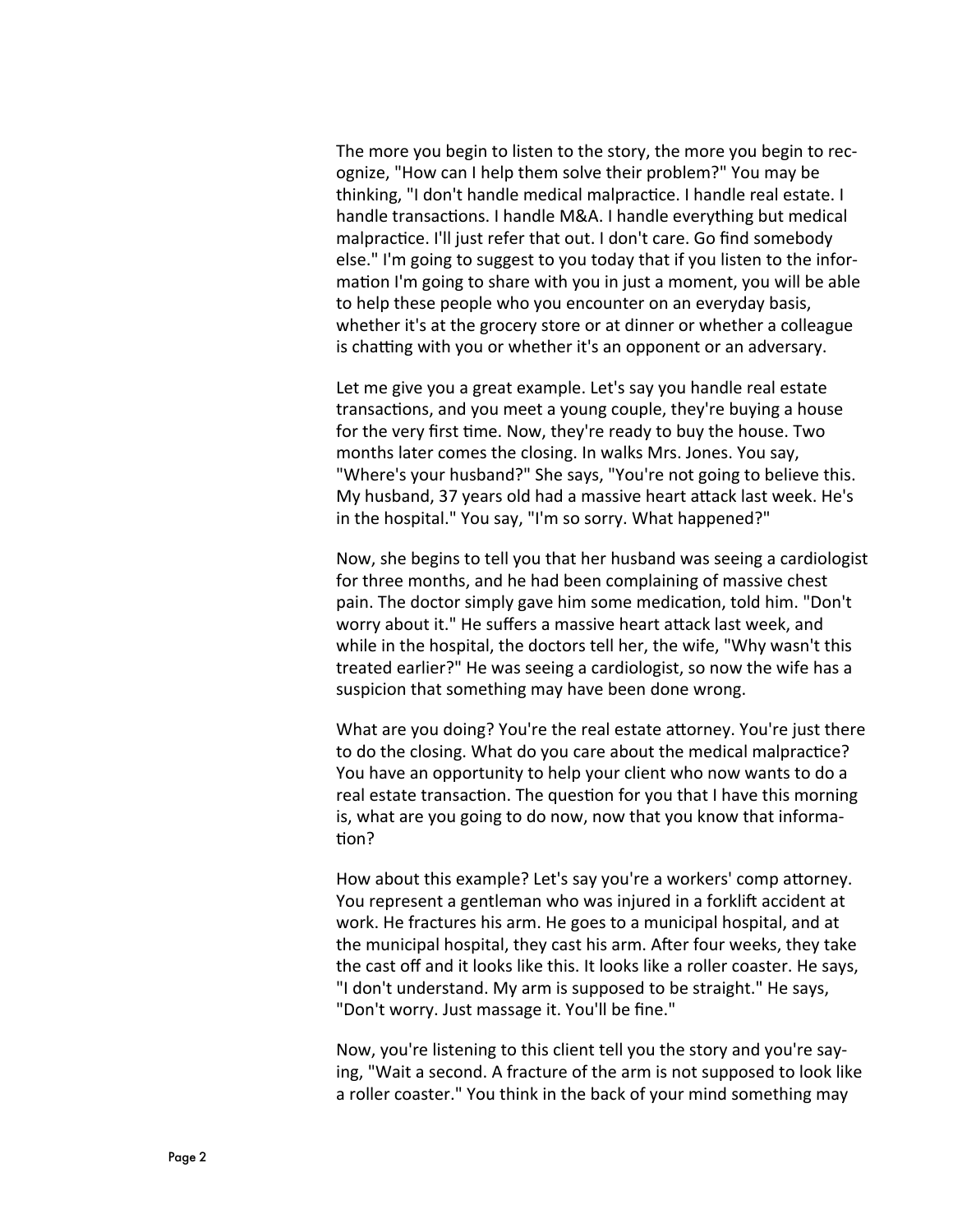have been done wrong at the hospital. Really, the question for you is, what can you do as the workers' comp attorney other than simply saying, "Go find a med mal attorney to try and help you."

In just a few moments, I'm going to share with you some great information that will help you understand how you can help your client. How about this scenario? You're having a problem with your computer. Your law firm hires a computer repair guy to come in. Now, during the course of fixing your computer, you start chatting with him, making small talk. You asked him how he's doing, he says, "I'm doing terrible." Of course you say, "What happened?"

Next thing you know, you learned that his dad died of a massive blood clot to his lungs. He went into the hospital in New York City for a kidney procedure that went well, but two days later, he died. Now, they learned from the autopsy his dad died from this massive blood clot. The son who's fixing your computer says to himself, "I don't understand. Dad was on blood thinners to prevent this from happening. Why did he die?"

Again, now there's a suggestion. You don't know this guy but he's fixing your computer. Now, the question ... If you do bankruptcy, transaction or whatever you do, a question should be going off in your head, "How can you possibly help this gentleman and his family?"

How about this scenario? You handle trust and estates. A client comes to you to probate the will, and you asked, "How did this person die?" The wife tells you a story about how her husband bled to death. She comes home one day from lunch. She walks into the house. She sees trails of blood leading to the bathroom. She finds her husband on the floor. There's blood on the ceilings, on the walls. You're thinking, "Oh, my God!"

She tells you they called the police. They think it's a murder scene until an autopsy is done and the medical examiner determines that the husband died because the shunt as part of his dialysis treatment ruptured, and he bled to death. Now, you're listening to the story about probating this will, and you're thinking, "Maybe there's a case against the dialysis center." What do you do?

How about this scenario? You're called to the hospital to prepare a last will and testament for someone who is dying. You arrived at the hospital and you learned that the person who's dying is a 40-year-old woman who's diagnosed with metastatic breast cancer. You're talking to her and her husband. She's got two beautiful children, and you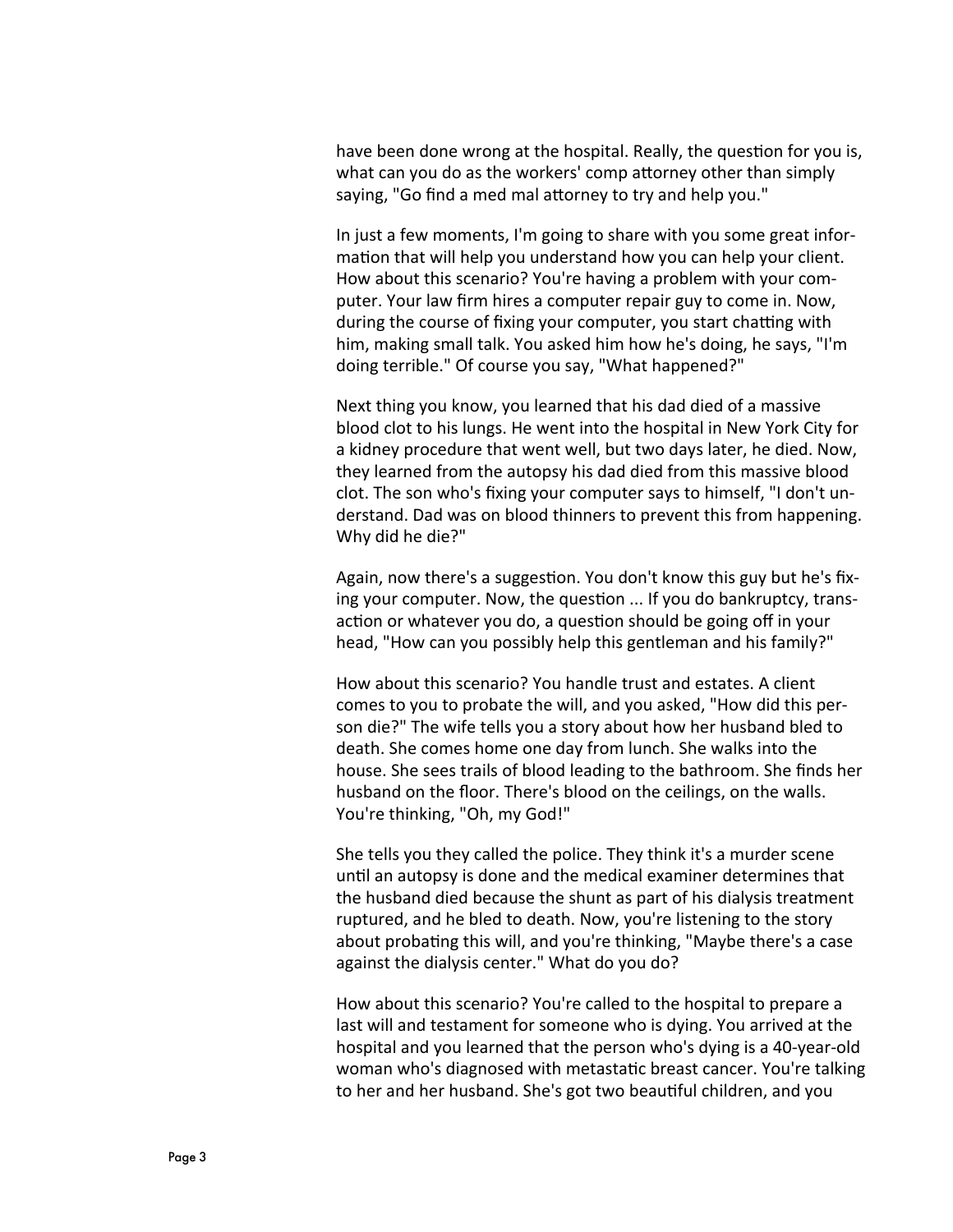learned that two years earlier, she had made a complaint of a lump in her breast to her gynecologist. The gynecologist looked at it, said, "Don't worry. It's fine. It's just a cyst. We'll follow it on a yearly basis."

Now, a year goes by, they both forget about it. The lump goes down. A year passes, now the lump recurs. Now, the gynecologist sends her out for testing. Biopsy reveals metastatic breast cancer, stage four. Now, they're angry. The husband's furious. What do you do? You're there as a trust and estates attorney trying to prepare a last will and testament for some woman who's dying, and you're saying, "I don't handle medical malpractice." What can you do to help solve their problem because they've got a big problem? The reality is they may have a valid medical malpractice case for failure to diagnose breast cancer.

If you don't know the information that I'm going to share with you shortly, you're going to be at a significant disadvantage in being able to help this family and this client. I'm going to tell you right now that you don't have an ethical obligation to help these people. You don't have a moral obligation, but I'm going to suggest to you that you have a humanitarian obligation to help these people.

I will tell you that by helping these people, you are doing a great service to yourself and obviously, to your client because they are in need of help. If you have the right information to help them understand how these cases work, even though you don't do these cases, all of a sudden, you now look as the resource for this potential client, and a great resource because now, you're the one who's able to help them even though it's not your subject matter that you handle on a day-today basis.

Let's say you handle labor law. Now, a client comes to you and tells you that his dad fell out of bed in the hospital, hit his head, suffered a massive bleed, a subdural hematoma, lapse into a coma, died three weeks later. Can you help? What do you know about medical malpractice? What can you tell and share with this family?

Let's say you handle business transaction disputes. One of your clients tells you about his mom who went in for a hernia repair which supposed to be a routine, dies two days later not from the hernia repair but because of a bowel perforation that no one recognized. As a result, she became wildly septic and died. What do you do?

Come join me for a moment as I share with you exactly what you need to know in order to be able to help these folks. Let's start with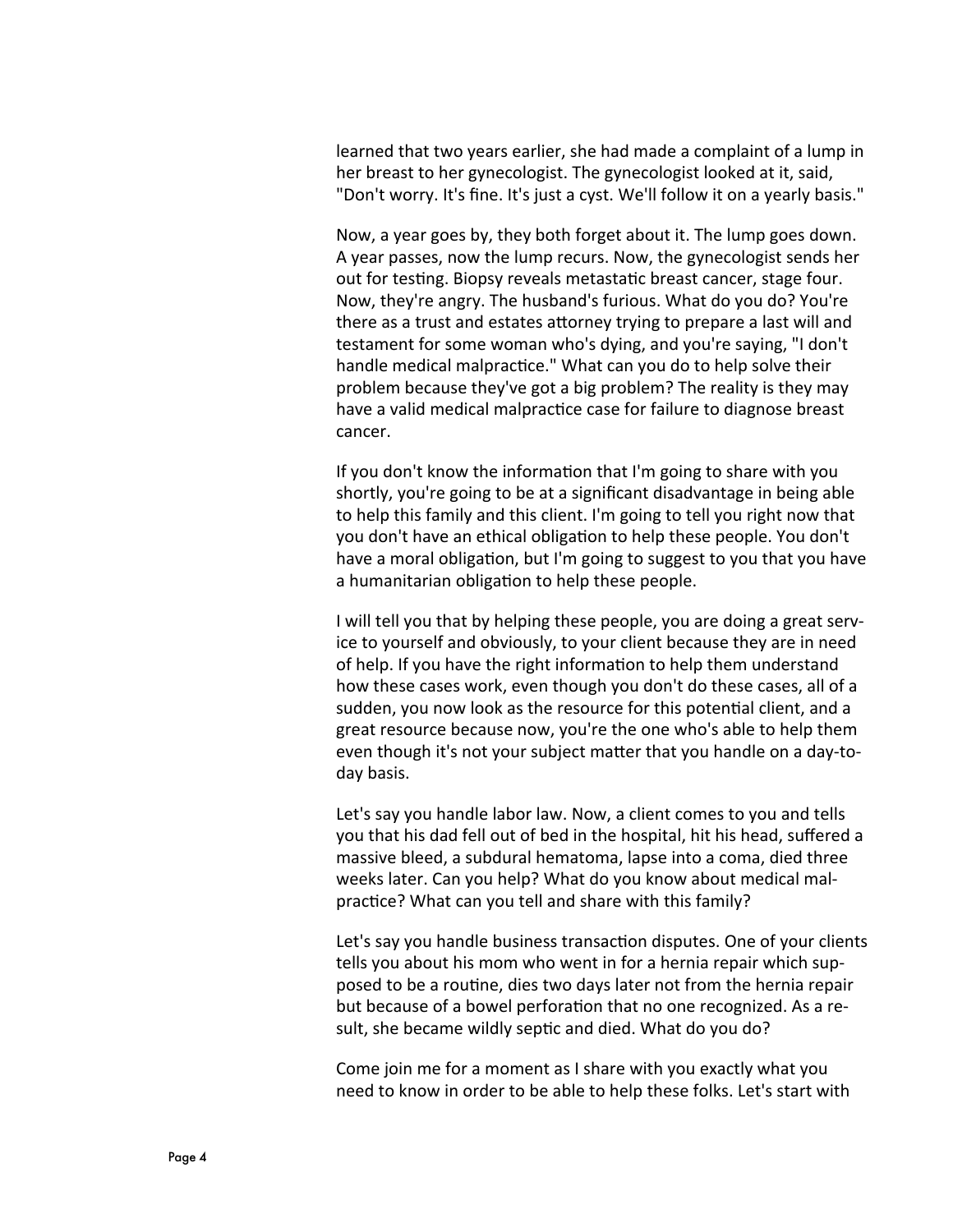the very basics. What is medical malpractice? It's really medical negligence, medical carelessness, carelessness of a physician, of a medical professional. We like to say that there is a violation from the basic standards of medical care that results in injury or a departure from a good and accepted medical practice.

What are the three elements that we need to show in order to show that we are more likely right than wrong, that we have a valid basis for a case? The simple answer is we need to show liability, causation, and damages. Okay. That's nice and abstract. That doesn't help you. Let me give you a better understanding of what you need to show. We need to show that there was wrong doing, we need to show that the wrong doing caused injury, and we need to show that the injury is significant and or permanent. Those are the three things that we need to show in order to confirm that we have a valid basis for a case. You should know that every one of these malpractice cases must be confirmed by a medical expert who has reviewed the records, who confirms that we have each three of those elements.

I'm going to share with you now the one question I asked at the very beginning, the moment I think that a client or potential client has a valid case, and this one question will help you identify immediately within a few short moment whether or not they may have a case. It's a compound question, and it has contained within the question all three of the elements that we need to determine whether or not there's a valid case. What's the question? What do you think was done wrong and what injury did you receive as a result of that?

Now, you'll find that all of these people that you talk to, if you are to allow them to go ahead and say, "Tell me more. Tell me what happened," they're going to give you a run-on narrative that will last for an hour, guaranteed. Do yourselves a favor, don't ask that openended question, "What happened?" Yet, if you ask, "What do you think was done wrong and what injury did you suffer as a result of that?" All of a sudden, their brain starts to think and they get stomped. They may not know exactly what was done wrong.

They will know exactly what injuries they have, and they will also get stomped because they don't know that they have to have a connection, that causal link between the wrong doing and the injury. So they will always know, "The doctor did this, and he did this, and I suffered this, this and this?" "Really? Has any doctor confirmed your belief that something was done wrong?" They'll stop and they'll usually say no. Now, that doesn't mean they don't have a case. It just means they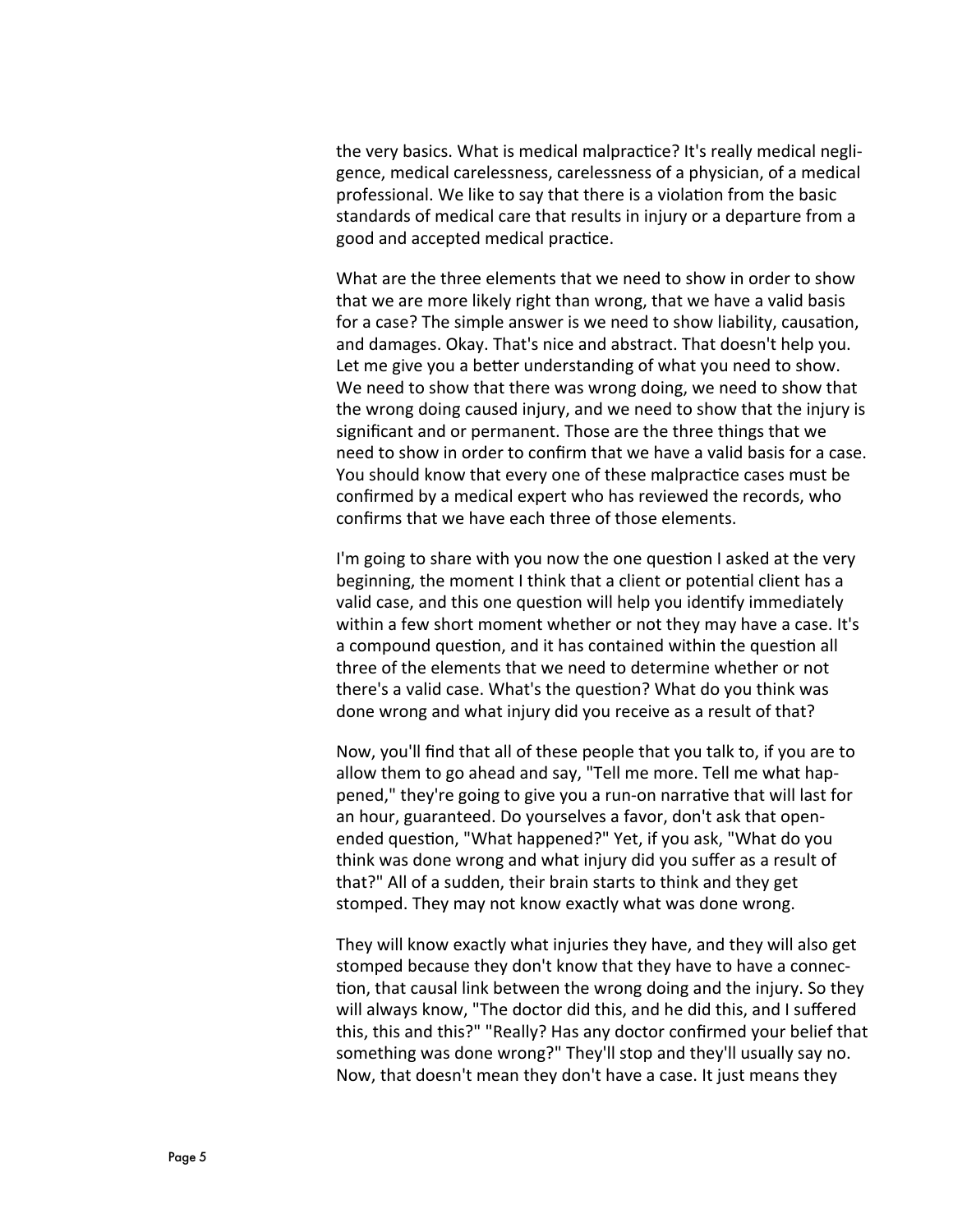may not be familiar with the details of exactly what it was that caused this person harm.

One of the things that you need to keep a watch for is don't ask that open-ended question at the beginning and say, "Tell me everything," because then you'll be there for an endless amount of time, and it won't do you any good, and it won't do them any good.

Now, what do we do in order to evaluate whether or not we have a valid basis for a case? Remember in law school, when you're preparing for the bar exam, you had issue finding and fact finding. When you're listening to someone tell you a story about what was done wrong, it's the same exact thing. You're listening to the facts and trying to filter out what's the really important facts. You're tying to figure out, what are the key issues in this case? What's the wrong doing? What wrong doing occurred? Was there an act of omission where a doctor failed to do something? Was it an act of commission where they did something improperly? Those differences are really important.

As you begin to listen to someone's story, all of a sudden, you're now thinking, "All right. What are the facts in the case? What are the key issues? What was the wrong doing?" These are just some of the things that are running through your mind as you begin to listen to any type of story.

Now, before you get into the details of any type of story you hear from anybody, you have to determine this one thing. If you make the mistake of not paying attention to this at the beginning, you run the risk of having wasted all your time. That is, is your case timely? Is it timely? Because you may learn that this incident happened 10 years ago. It may have happened 20 years ago. It may have happened five years ago. You must find out whether or not their matter is within the statute of limitations.

We're going to spend a bit of time talking about the time limits that we have here in New York for medical malpractice, and you are going to see as with everything in law, there is a general rule, and then there are multiple exceptions to that rule.

Talking about the time limits, anybody here know how much time an adult has to bring a lawsuit against the private doctor or private hospital in New York? Shout it out. What was it?

Male: Two years, six months.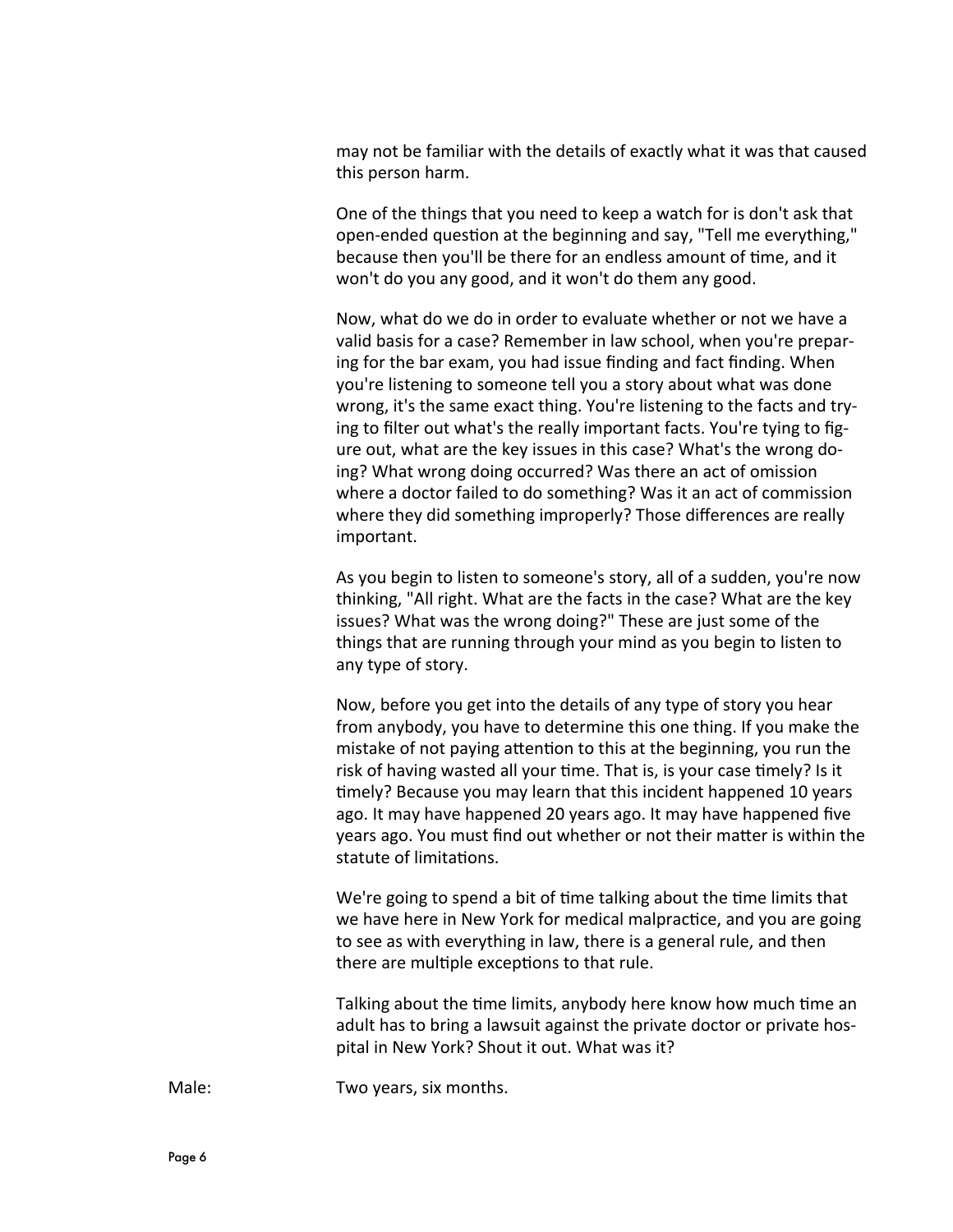| Gerry Oginski: | Bingo! I'm going to get to that. The answer is you have typically, two<br>and a half years from the date of the wrong doing in which to bring a<br>lawsuit against a private physician or a private hospital here in New<br>York. That's the general rule for adults. It's different for children. It's<br>different from municipal hospitals. It's different for state hospitals,<br>and it's different for multiple series of other events that can occur.                                                                                                                                    |
|----------------|-------------------------------------------------------------------------------------------------------------------------------------------------------------------------------------------------------------------------------------------------------------------------------------------------------------------------------------------------------------------------------------------------------------------------------------------------------------------------------------------------------------------------------------------------------------------------------------------------|
|                | I'm going to share with you some of the biggest ones that you need to<br>keep in mind. We know the main one. Let's talk about what happens<br>if you are injured in a municipal hospital within the five burrows of<br>New York City. By the way, those municipal hospitals are owned and<br>operated by an organization, an entity known as New York City Health<br>and Hospitals Corporation, otherwise known as NYCHHC.                                                                                                                                                                      |
|                | Anybody know how much time you have to file a notice of claim with<br>that municipality? Shout it out. Don't be shy. I said don't be shy.                                                                                                                                                                                                                                                                                                                                                                                                                                                       |
| Male:          | Ninety days.                                                                                                                                                                                                                                                                                                                                                                                                                                                                                                                                                                                    |
| Gerry Oginski: | Yes, sir. You have 90 days in which to file a notice of claim. Then you<br>have only one year and 90 days from the day that the wrong doing in<br>which to file a lawsuit. Very, very different. If any of you have been<br>following the news within the past couple of weeks, you will know<br>that there's a big change underway to try and change that time limit<br>because of something known as a woman named Lavern, who died<br>and was not able to timely file a lawsuit. As of right now, that data<br>has not changed but it's underway. There's a lot of pressure to<br>change it. |
|                | Let's talk about what happens if a family member dies in a private<br>hospital. How much time does the family have in which to file a law-<br>suit? Anybody? The answer is two years from the date of death. If the<br>person dies in a private hospital or as a result of a private doctor.                                                                                                                                                                                                                                                                                                    |
|                | Now, let's transition into the municipal hospital. What if the die at<br>Jacobi Hospital, at Bellevue Hospital, Elmhurst Hospital, Queens Gen-<br>eral, Kings County? How much time does the family have to file a no-<br>tice of claim? The answer is 90 days. How much time do they have to<br>file a lawsuit? One year and 90 days from the date of death. They do<br>not get the benefit of the two years. This is critical to understand.<br>Again, we're talking just about an adult.                                                                                                     |
|                | Now, what happens though, you're chatting up someone at Star-<br>bucks. You see a woman with a stroller, you see the baby, beautiful<br>baby, and you strike up a conversation. You learned by talking to this<br>woman that she had some difficulty at the time of birth, and as a re-                                                                                                                                                                                                                                                                                                         |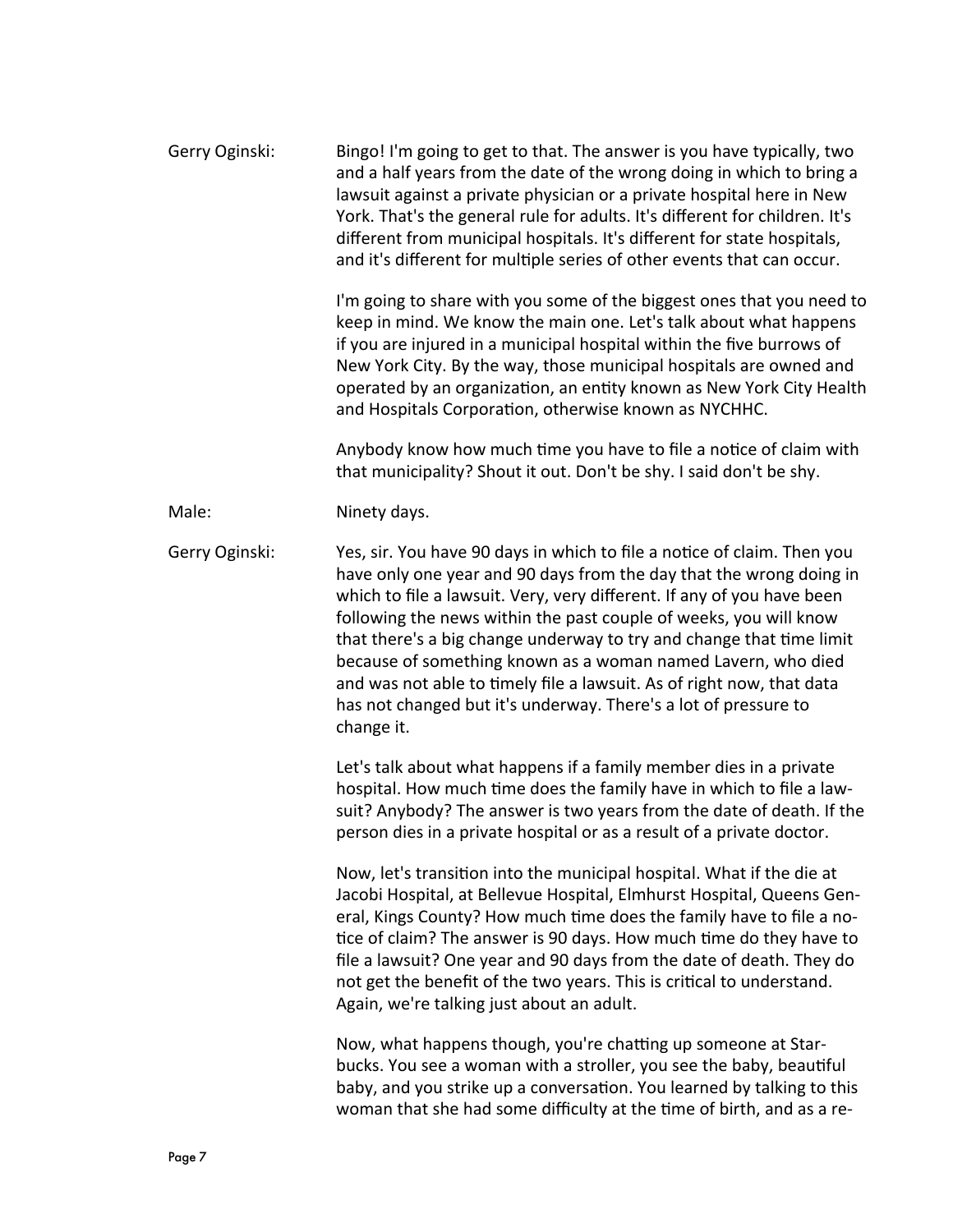sult of this difficult delivery, her child is now left with an injury to his arm and shoulder, and she tells you it's a condition known as Erb's Palsy which is a significant nerve injury that inhibits and limits the baby's use of his arm.

Now, you're listening to the story and you learned that this happened at a private hospital here in New York City. As you're talking to her, you're wondering, "Okay. It's not an adult, it's a baby, so I know two and a half years doesn't apply." How much time does this mother have in which to file a lawsuit against the private hospital in New York for injury that occurred during the time of birth? Anyone who want to take a guess? Any guess would be fine? No guesses? Going once, twice. The answer is 10 years. The mother has 10 years from the date of birth in which to file a lawsuit on behalf of the baby.

Let's say you are at a conference and you're talking to a colleague of yours and they tell you that they just recently gave birth, but you learned from the mother that the baby was diagnosed with a condition known as Cerebral Palsy. She tells you tragically that this baby is brain impaired, brain damaged. Now, this child is going to live a life of disability. She tells you that there were complications during the course of delivery, but this happened in Bellevue Hospital.

Now, you look at the date on your watch and now, you begin thinking, "How much time do they have in which to file a suit?" Anyone want to take a guess? No? No takers? They have 90 days from the date of the wrong doing in which to file a notice of claim. Then they have one year and 90 days in which to file a lawsuit. Wildly different.

Now, let's take this other hypothetical example. What happens now if this mother is telling you the story and it's beyond the initial threemonth period that they have to file a notice of claim? Is there some way that this mother can still file a claim in a timely fashion, let's say six months after her baby was born? The answer is yes, but there's an entire process involved with asking a court to give permission to file a late claim.

If you try and file a lawsuit without getting permission from the court, you will be dismissed, and you will waste your time, energy and tremendous amounts of resources prosecuting something that never should have been brought. You must always get permission.

Now, is it easy to get permission? The answer is maybe yes, maybe no. It's long, it's involved and it's difficult because here's what has to happen. We have to get all the medical records. We then have to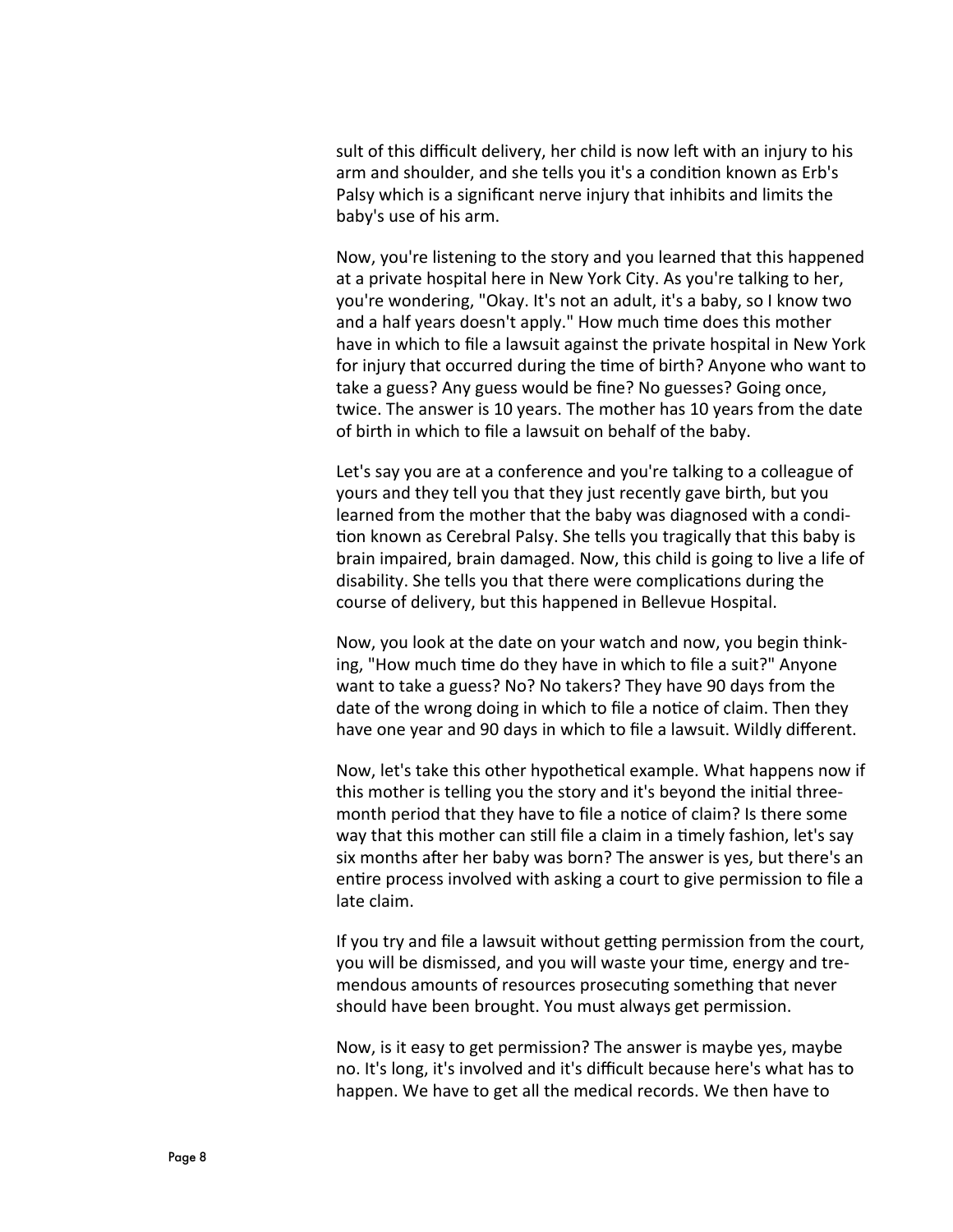have a medical expert review and confirm that we have a valid basis for a case. We then have to ask the court for permission and explain why this mother was late in asking, in filing a notice of claim.

We also have to identify whether or not the doctors and the staff involved are still likely employed at the hospital. Does the hospital still maintain the records. If they don't, it's going to be very challenging to try and get the judge to give us permission to go ahead and file a late claim.

It's a difficult procedure, step-by-step has to go through in order to get permission. Once we get permission, again, we still have to file suit within the appropriate time period. Just because you get permission to file a late notice of claim doesn't mean it's going to extend the time in which you have to file a lawsuit. Make sense? Don't know the answer. It's okay.

Now, some of you may have heard about what happens in a situation where you have a foreign object left inside of you as a result of a surgical procedure. How much time does an adult have to bring a lawsuit for a foreign object that's left inside of you during the course of surgery? Anybody know? Again, wake up. It's okay. I don't mind. The answer is you have one year from the date of discovery of this foreign object within which to bring a lawsuit.

Now, before you can answer whether or not that one year time period applies, we have to ask a different question to then get back to this question of how much time you have. The question that you have to answer in your own mind is and ask the client, "Was this thing that was left inside intended to remain inside of you or was it something that was never intended to remain inside of you?"

Let me give you an example that illustrates exactly what I'm talking about. Let's say you have surgery and now, surgery goes well. Three years later, you're having a problem. Hypothetical, let's say a lap pad, a surgical lap pad is left inside of you. In that instance, you would have ... that was something that was never intended to remain inside of you. We can all understand that because these lap pads are designed to soak up blood and fluids during surgery. That's not something that's designed to be left inside. In that instance, you would have only one year from the date of discovery in which to file a lawsuit against the doctor or the hospital.

Now, this gets a little more interesting. Let's take this example. Let's say gentleman goes for hernia repair surgery. During the course of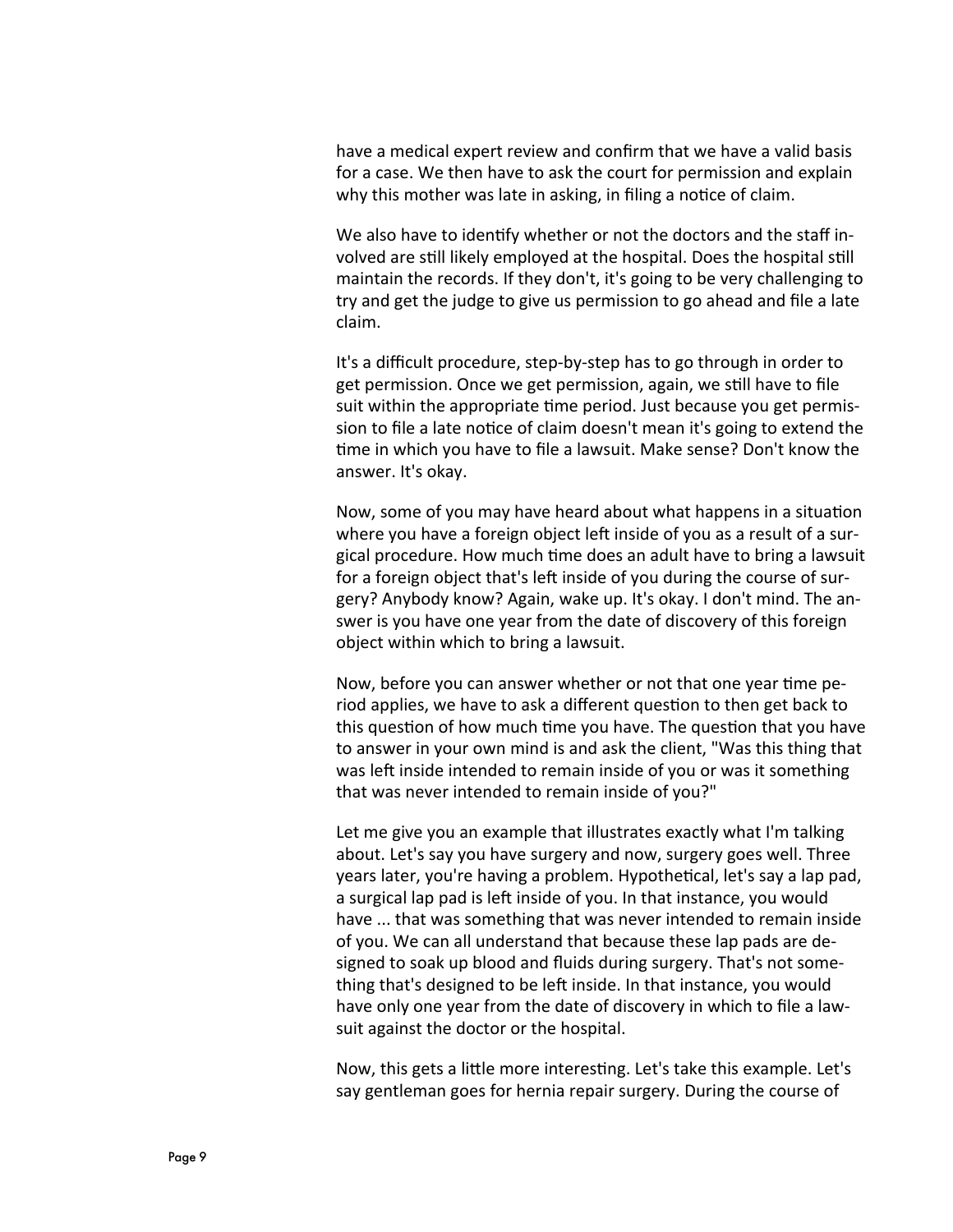surgery, everything goes well. The doctor is closing the patient up, and during the course of stitching the patient up, "Crack!" The needle breaks off. The tip of the needle goes into the surgical area. The surgeon is searching for this needle tip. He can't find it. He's spending 10, 15, 20 minutes looking for it. He can't find it. For whatever reason, he decides not to take an X-ray and as a bit of foreshadowing, he decides not to tell the patient about it either. So you can imagine how good that is.

Then he tells the nurses in the OR, "Listen, I don't think it's ever going to create a problem for the patient. It's a small piece of needle. Let's just leave it alone." That foreshadowing will come back to haunt him because now three years later, the patient develops significant back pain without any trauma, without any reason, goes to an orthopedist who takes an X-ray, who looks at the X-ray and says, "You've got something sharp in your back that needs to come out. I think that's your problem." He said, "Did you have surgery recently?" He said, "No, I had a hernia repair three years ago." He said, "Well, I don't know what this is but I think it's something really sharp that's causing a problem."

In that instance, we have to ask the question. Was this something that was intended to remain inside of him? The answer is no. This needle tip was not designed to remain inside of him as part of this hernia repair. How much time does he have to file a suit? One year. Now, here's a monkey wrench that I'm going to throw in. We have to remember there's a phrase that we have to add to this or when he reasonably should have been expected to discover this. That's a very key phrase, and I'll tell you how that applies in a moment.

Let's say, same scenario, patient has hernia surgery, the needle tip is left in. He now goes to the orthopedist. The orthopedist takes the Xray and says, "You've got something in your back. You need surgery to get it out." The patient says, "You know what? I can't take time off of work. I'm going to try and live through this. I don't know what it is. I'll just try and get through the pain." He chooses not to have surgery at that time, and he tries to live with it.

He waits six months, he waits a year, and he's living through this agonizing pain. Finally after a year and a half, close to two years, he goes back to the orthopedist and says, "I can't take it anymore. You've got to take it out." Afterwards, the surgeon tells him, "Here's a needle tip. This is what was causing your problem." He says, "The only surgery I had was the hernia." Now, he wants to bring a lawsuit against the surgeon. Can he do it?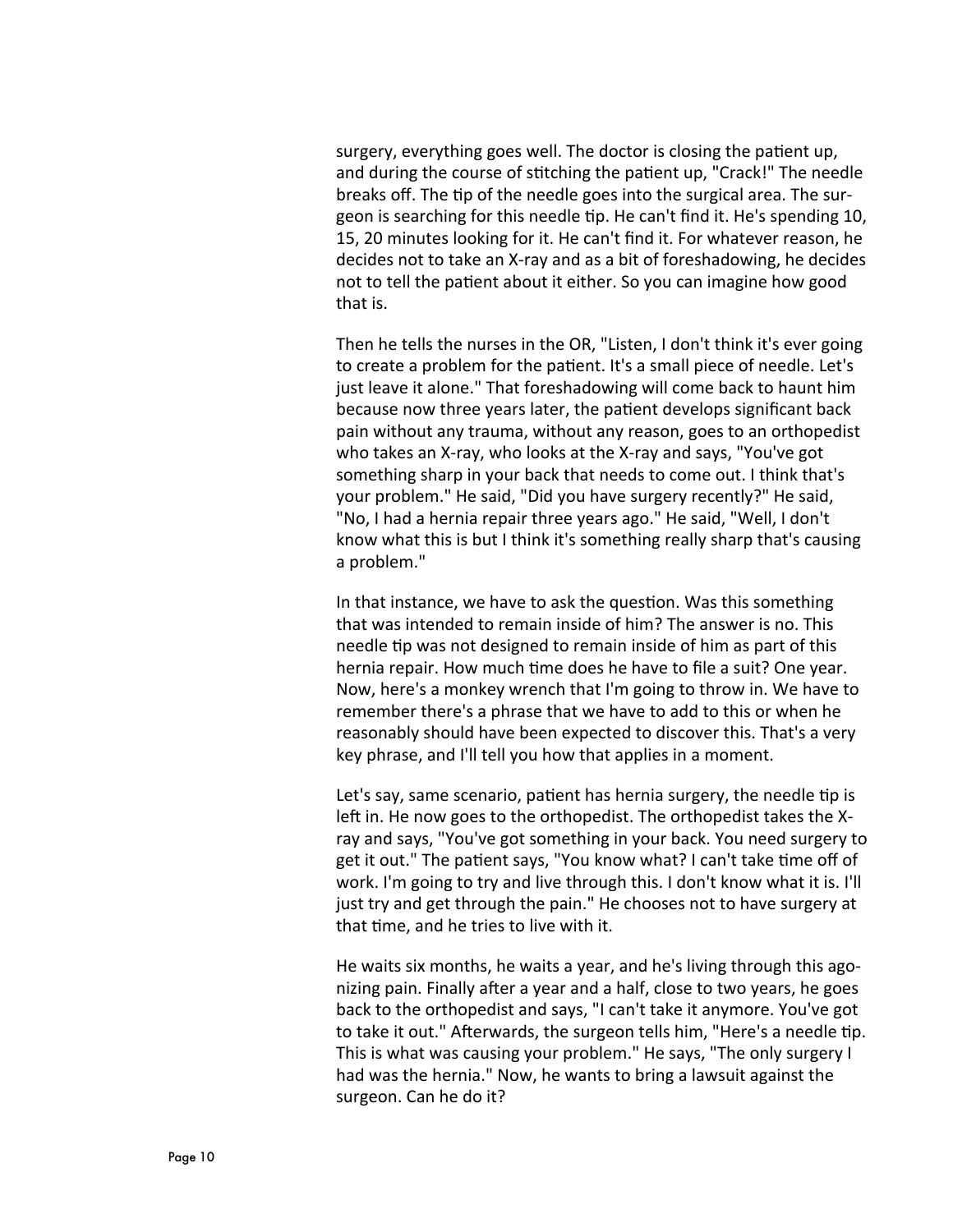The defense will have a great argument to say, "When should he reasonably have been expected to know that he had a foreign object in his body?" "At the time that this X-ray was taken." The fact that he chose not to mitigate his damages is a separate issue. When could he reasonably have been expected to know that there was a foreign object in his body? Back two years earlier when the orthopedist took the X-ray. Is his case going to get thrown out? In all likelihood, yes, because it was not done within the one year time period from discovering or when he reasonably should have been expected to discover this foreign object. Very important.

How about this scenario? This is a very interesting one. A young couple recently married, he's 27, she's 27. They want to have kids. They're trying for months and months. They can't get pregnant. They decide to go for fertility testing. During the course of fertility testing, they learned that the wife is perfectly fine. It's the husband who's got the problem. What's the problem? The doctors realized that the tube that takes the sperm from the testicle and leads up out through the penis has been closed off.

He's asked, "Hey, did you ever have surgery before there?" He said, "Now that I think about it, I did. I had surgery when I was a young boy. I had a condition known as Testicular Torsion where the testicle twists upon itself, and the doctor was able to save the testicle, but in order to prevent this from happening again, he put a couple of stitches in to hold it up against the scrotum so this doesn't happen again.

Now, what does he do? He decides to bring a lawsuit against that surgeon from years and years earlier, 20 years earlier. We have to ask the question. You're asking in the back of your mind as you're listening to the story, you're saying, "Is his case timely? Does he have the one year from the date of discovering this in which to file a lawsuit?" We have to ask that key question. Was this something that was intended to remain inside or is this something that was never intended to remain inside?

In this gentleman's case, this was something that was intended to remain inside which means, by the way, if he were an adult, how much time would he have to bring a lawsuit at that point? Come on, you know the answer now. Two and a half years from the date of the wrong doing, but as a child who is seven, eight years old, he would have until the age of majority.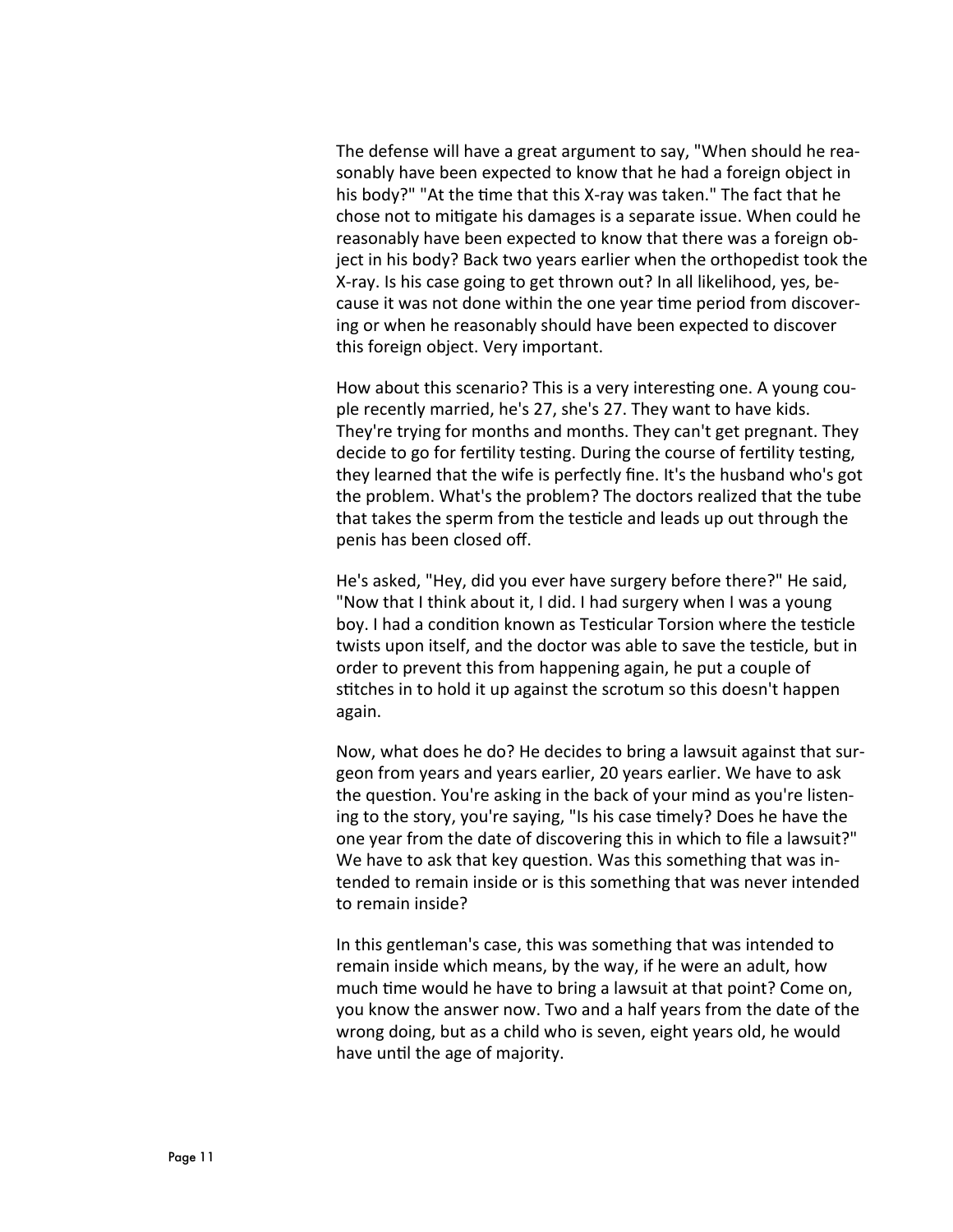The question now is, is he timely if he files within a year after discovering this problem? The answer is no. You must always ask that question. Was this something that was intended to remain in or is this something that was never intended to remain in?

Are you beginning to get a sense of how you might be able to use this information as you're chatting with people during the course of your everyday career and meeting people everyday because you will encounter people who tell you their tales of woe, and all of a sudden, you begin to think, "Wait a second. You might have a valid basis for a case," but before I ask that open-ended question about, "Tell me everything that happened," you want to know, "Is this case timely?" If it's not timely, it doesn't matter what happened to them. It could be the most horrible egregious thing, if it's not timely, you can't help them. We can't help them. So ask those questions first.

Now, you may have heard about something called continuous treatment and how this doctrine of continuous treatment allows an injured patient to extend the time in which they have to file a lawsuit. Let me share with you how this will work and whether or not it's going to apply to the person that you're chatting with.

Let's say for example, a woman goes into her gynecologist. She has a breast lump. During the course of the exam, the doctor tells her, "Okay. We'll send you off for tests sonogram, mammogram, breast surgeon evaluation." They all come back, everything's fine. "Great. We'll follow up with each yearly visit. We'll check it to make sure everything's fine." Guess what? Over the course of the next year, that breast lump goes away, patient forgets about it. The doctor inexplicably forgets about it. The patient has other complaints in her yearly GYN visit.

The same thing happened to the following year. Patient forgot about it. It's not bothering her. The doctor again, inexplicably forgot about addressing the breast lump. Now, it's three years later. Patient now notices before her GYN visit, "I've got the breast lump in the same location that I had two and a half, three years earlier. Now, I've got a discharge around the breast area."

Now, the gynecologist immediately sends the patient out, breast sonogram, breast mammogram, breast surgeon to have a biopsy. What does it show? It shows stage 3B breast cancer with invasion into the lymph nodes. Bad news.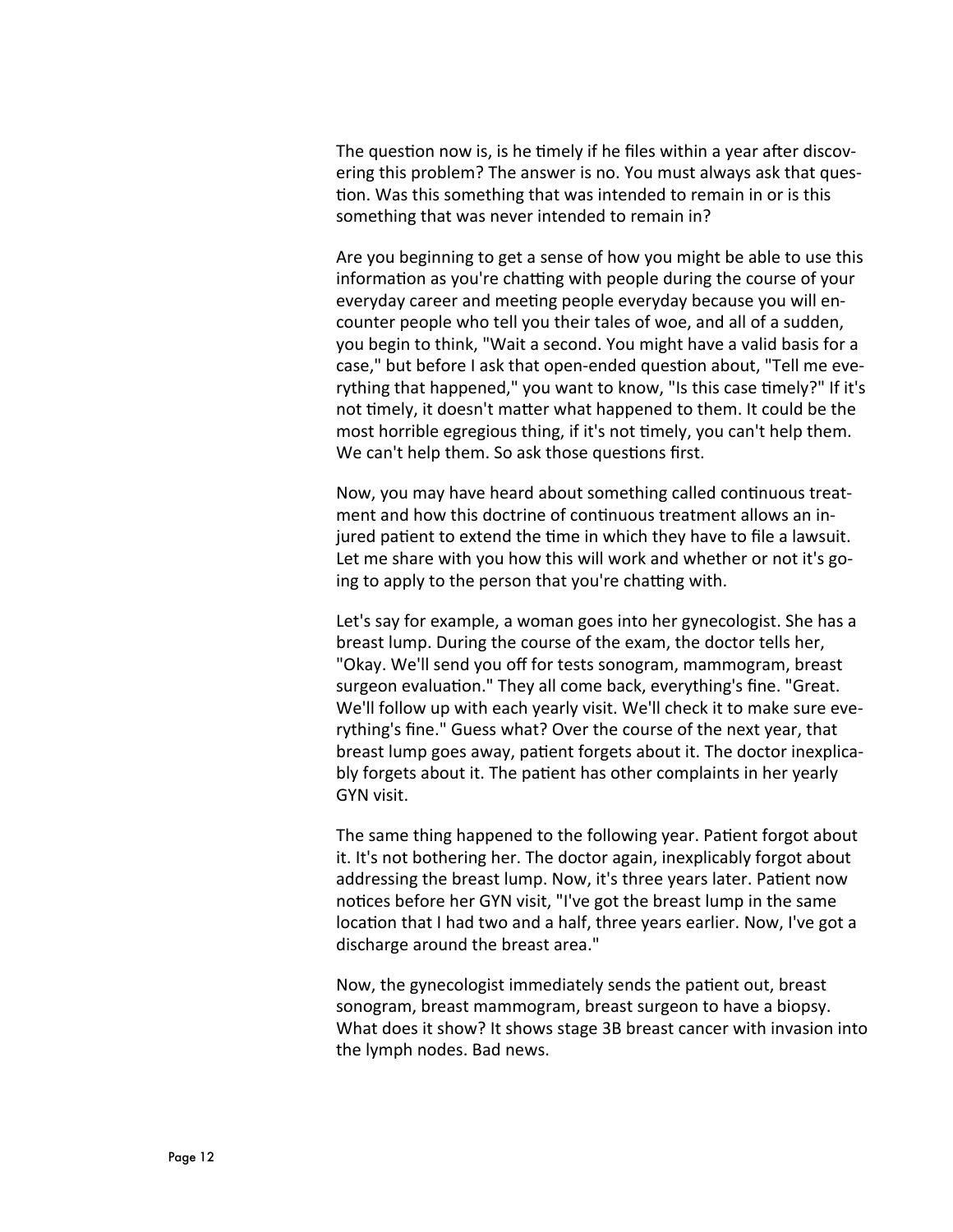Now, the question becomes, "Does this woman have the ability to bring a lawsuit because now, it is two and a half years beyond the time that this improper medical care occurred? Can she still file a timely lawsuit? You begin to think, "Wait a second. This guy, Oginski told me about something called continuous treatment?" The patient went back to her gynecologist each and every year. Certainly, there must be continuous ongoing treatment.

Here's the problem with that argument. The problem is that unless the patient continued to be seen for the same condition, for the same complaint that she originally went to the gynecologist for, the law looks at it and says, "No, there is no continuous treatment." Even though from the patient's standpoint, they believe they were getting continuous care from her doctor for problems that she had relating GYN care, the law looks at it and says, "She didn't make a complaint of breast problems in the following year or even the year after that. It's only three years later that she now again make this complaint."

You argue, "Shouldn't the doctor be responsible for failing to diagnose it and recognize it? Don't we get the benefit of that?" The answer unfortunately is no. Unless the patient complains about the same condition, the same complaint, she is not going to get the benefit of continuous treatment.

What if though she went back in year one and made a complaint about her breast? Now, the doctor evaluated it, reassured her and said, "Everything's fine." What if on the following year or let's say six months later, she goes in for an unrelated complaint, and then six months after that, again makes a complaint about the breast and the doctor evaluates it? Will she get the benefit of continuous treatment to extend that time in which she has to file a lawsuit?

What do you think? By show of hands, how many think she will be able to? Come on, I know your hands are working this morning. Okay. How many think they won't be able to, she won't be able to? The answer is there is no possible way for you to know the answer to that question on the very first conversation you have with this person, impossible, and I'll tell you why.

The only way that you can know whether or not there may be a valid argument for continuous treatment is if you obtained every single one of her medical records, and you spend the time to scour each and every page of that record, and you spend a great deal of time with the patient identifying why she went in for each visit. What complaints did the patient make on each and every visit? What did the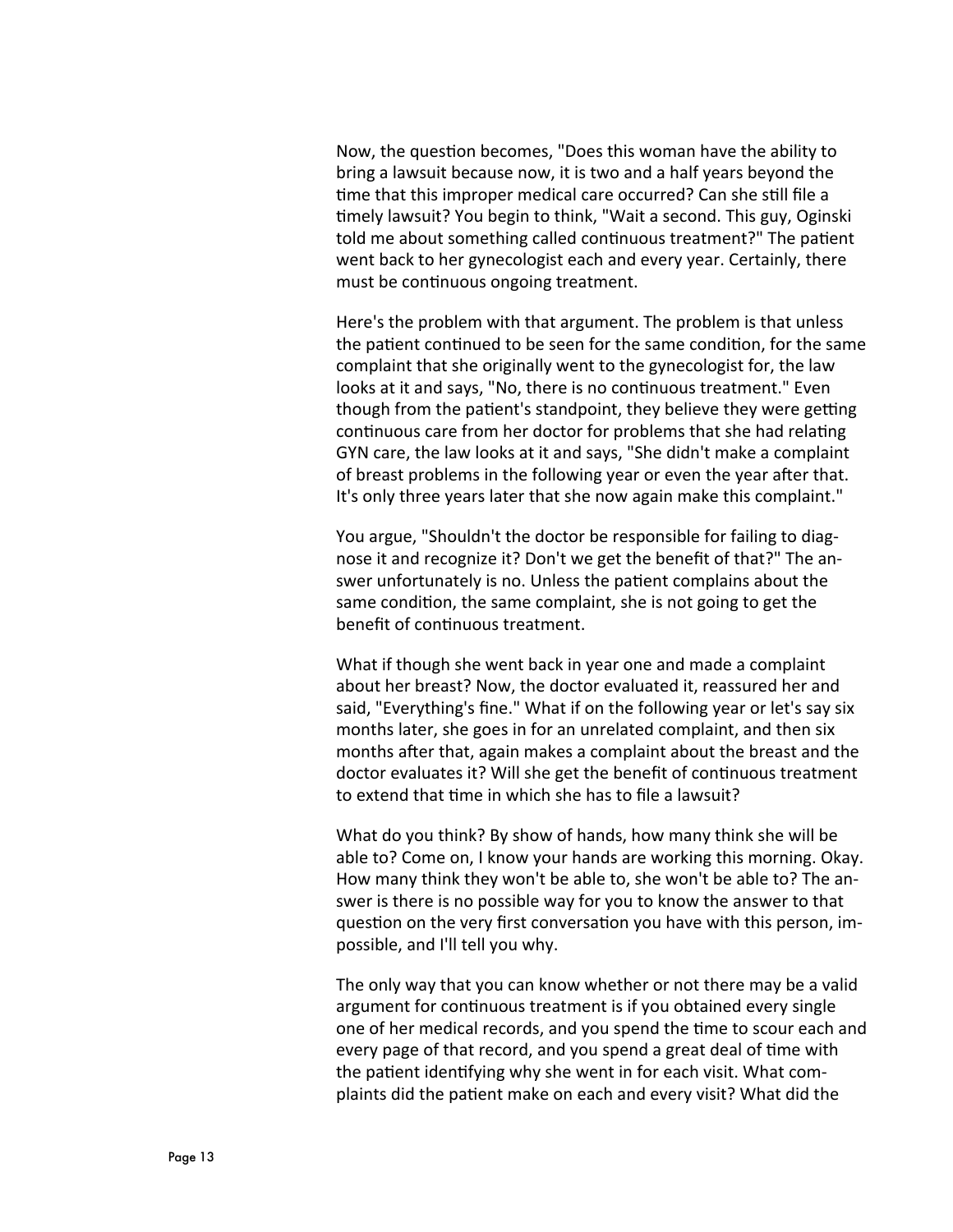doctor do in response to those complaints? What treatment plan did the doctor tell her he was going to do? What was he going to do? When did he tell her to return back to the office?

It's very critical to know why she returned back to the office. Was it for a routine visit? Was it for a complaint specifically relating to the breast lump? Only by knowing that detailed information and those critical factors can we come to a conclusion about whether or not there is in fact continuous treatment.

Now, some people ask, "Do you need to have a short period of time between these visits in order to take advantage of continuous treatment?" The answer is not necessarily. There are instances where there'll be gaps in time, whether it's days, weeks, months or possibly even years. What if the doctor on his own calls the patient out of the blue, and now says, "Hey, by the way, I just want to check on that breast lump that you had complained about two and a half years ago. How's everything going?"

Does that trigger the start or the continuation of course of treatment? The answer is maybe. Again, you will know the answer when you're talking to them. The only way you can formulate an answer is after reviewing all the records, having an expert review, and then making an argument that there is continuous treatment.

Now, I will tell you that the defense will oftentimes try and make motions for some re-judgment to get out of the case if it's a question of whether or not there's continuous treatment. It's a toss up in some instances. So don't be surprised if you try and bring a claim and now, the defense turns around tries and throws your case out because they're arguing legally there is no continuous treatment for the same condition and same complaint.

What are the most common three defenses that defense lawyers use in these medical malpractice cases? Anybody know? I'm sure you guys know. You're just being quiet this morning, and that's okay. The three common defenses that are often seen is, "Hey, we didn't do it." That's number one. Number two is, "Maybe we did it but you also did it." Number three is, "Okay. Maybe we did it, and you did it, but guess what? We don't think that your injuries are as valuable as you claim them to be." Those are the three common defenses. They're arguing about liability, who's responsible.

Then once you get passed who's responsible, they're now going to argue about the value of damages because even if they accept and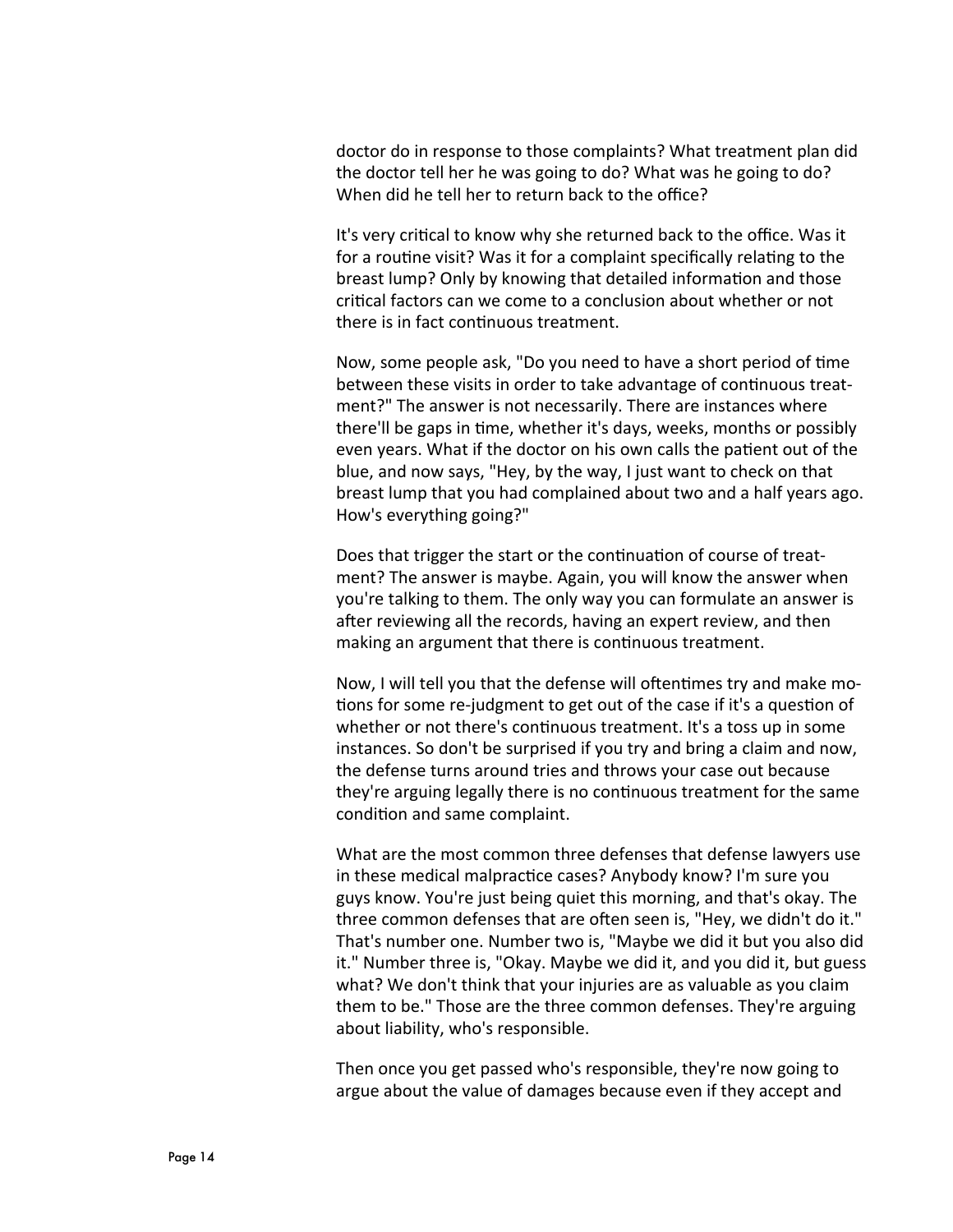knowledge which doesn't happen often that they did something wrong and violated the basic standards of medical care causing the client harm, they will always in every instance fight you tooth and nail on the extent and the amount of the damages. Now, we'll talk about damages in a little bit.

Another common defense that comes up often in these cases is the doctor says, "Hey, I used my best medical judgment to decide what to do in this case. Who are you to tell me otherwise? I'm in the middle of surgery. The patient has a complication. I now decide to do the following procedure to fix this problem. Who are you to tell me otherwise?" That's why we need medical experts to tell us otherwise, to tell us why this doctor deviated and violated the basic standards of medical care. That's why it's critical.

Now, you have competing medical experts that the jury will have to evaluate. How effective is this argument that's made by the defense? "It's a judgment call. Don't blame me. I went to medical school. I did my training. I'm here at a prestigious medical institution in New York City. Why are you blaming me for something that I used my best medical judgment?"

You know what? Juries like that argument. "Hey, why are you picking on this doctor? He's a great guy. He's got great credentials. What he's telling us is reasonable." That's the inherent problem with the judgment call where they're saying, "Don't blame me. I had multiple choices. The following were all acceptable choices but I made the best judgment call based upon the problem that was going on at that moment."

How do we deal with that? We deal with that by evaluating whether or not the judgment call truly was an exercise of the doctor's best judgment or did he have multiple choices and the choice that he picked was a departure from the standard of care. Let me give you an illustration of how this works. Let's say a patient goes to a doctor for an opinion about what to do. The doctor tells her, "I would treat you this way." She decides to go to four other doctors to get other opinions. Four of those doctors tell her, "I would treat you this way."

The fifth doctor says, "No, no, no. I wouldn't treat you that way. I'm going to treat you this way." He's clearly in the minority, but he's going to say, "Hey, this choice to treat this patient this way is within acceptable medical standards, even though it's in the minority. Just because I won't do it the way that the majority of doctors do it doesn't mean it's wrong."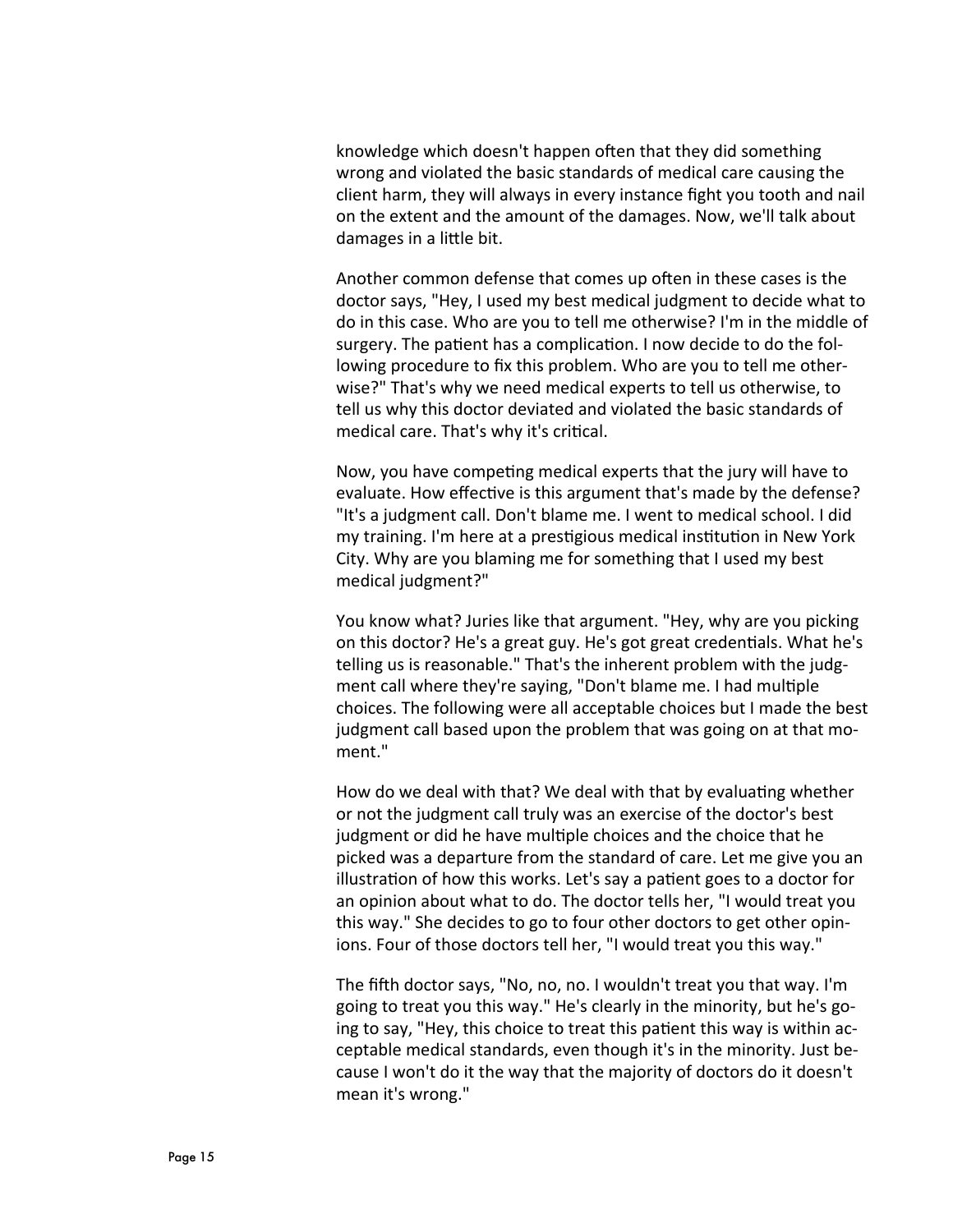What do you think happens? The patient chooses to go to Dr. Number Five. You can sense the foreshadowing. She develops a problem and a complication during course of surgery. She then sues the doctor, and the doctor in his defense turns around and says, "I exercised my best medical and surgical judgment. Don't blame me for what happened. I did nothing wrong here. If I did, you also did it. If I did and you did it, guess what? You're not really that injured, are you?" Those are the defenses that come up over and over again.

What happens though if the doctor's choice to treat this patient really wasn't within acceptable guidelines, acceptable standards of care? Regardless of whether he was in the majority of the doctors who would do it or the minority, if that treatment fell below the standard of care, the fact that he chose to use his best judgment is not going to work, at least not as effectively as if it really was within the standard of care.

Now, here's something that will really help you understand and be able to explain to these people you're chatting with. They don't understand that simply because they wound up with a complication or a problem during the course of treatment or surgery, that it may not be evidence of medical malpractice. From the patient's perspective, all they know is, "Hey, I was fine going in to the hospital. I came out with a following horrible complications."

You tell them, "Hey, just because you got a complication does not mean that there was evidence of malpractice. It might, but then again, it might not." They get very defensive. They get very upset because they know in their mind something must have happened. The doctor must have done something wrong. The nurse must have given me the wrong medication. Otherwise, I would not have had these problems.

You know what? Maybe that's true, but in order to answer the question, you have to evaluate what do you have to do, what was the key issue in the case, what do you think was done wrong, and what injury did you suffer as a result of that? The next thing you have to answer is, is your matter timely?

Let's say you decide and you evaluate, "Yes, both of those things sounds like a case, and yes, this matter is timely." Here are a couple of things that you need to know now. By the way, let me give you a perfect example of how a judgment call defense fell flat and it destroyed the defense's case.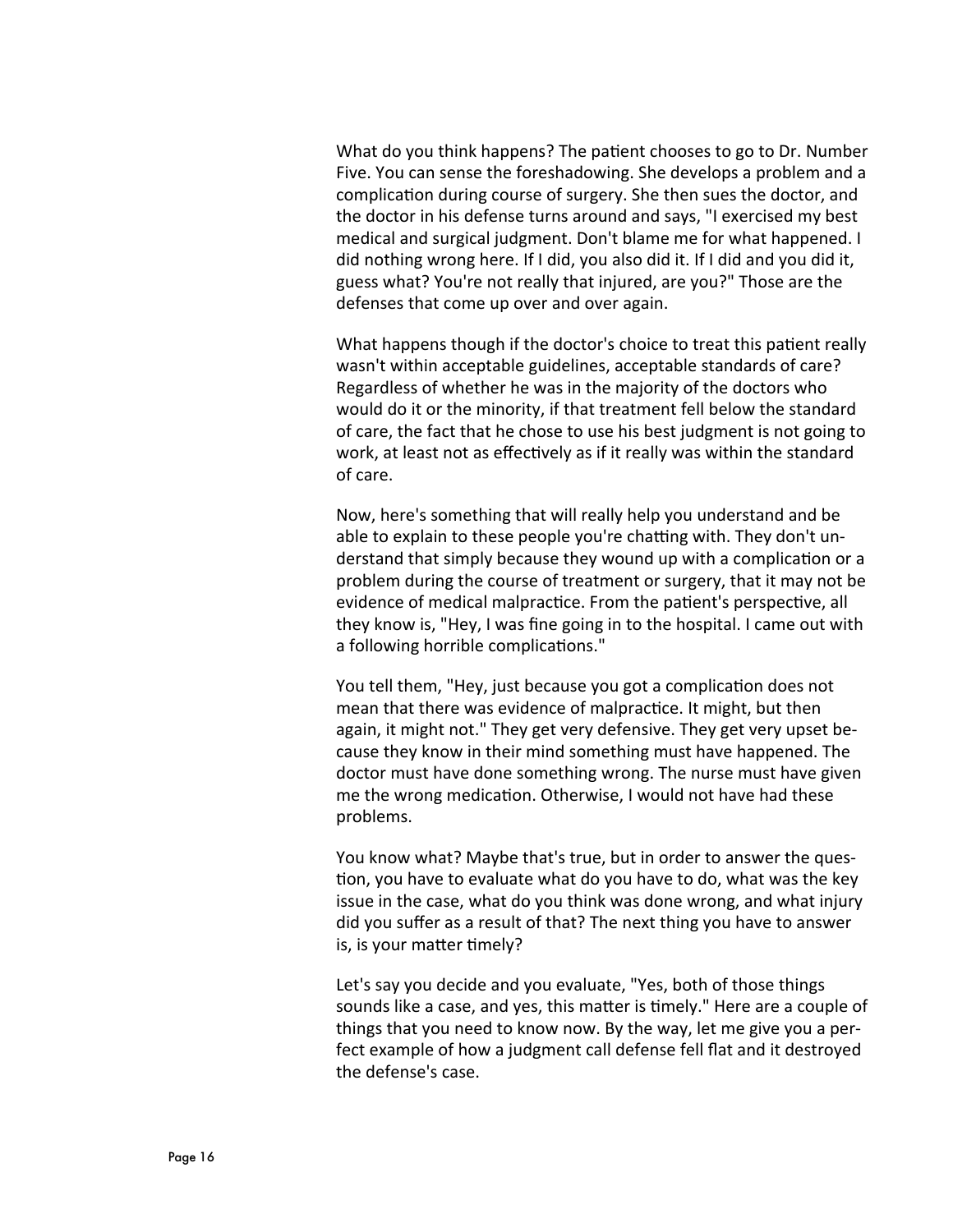A gentleman who's 37 years old, he was having difficulty urinating. He went to a urologist here in New York City who did a procedure known as a Cold Knife Urethrotomy, where they stick a small scalpel into the penis and to the tube that transmits urine from the bladder out through the penis. It is as painful as it sounds.

Now, that fixed him for a couple of days, but he developed a problem again. He goes back to the urologist who says, "Let's do this again," and that worked for another few days. Finally, the urologist says, "Okay. This is really a Band-aid. Let's try and do something more permanent. I want you to come in to the hospital. We'll put you under general anesthesia, and I'm going to insert into your urethra, the tube that transmits the urine a device known as a Metal Stent, and it's a spring-loaded coiled device. The whole purpose is that when you put it in, when you release it, it pops open, and the whole goal is to keep that tube open to allow urine to pass through without a problem.

This gentleman had scar tissue that kept building up in his urethra. Patient said, "Okay. Let's do it." Now, that was problem number one, the choice by this doctor to go ahead and tell him to do this. The other thing I want you to keep in mind is the age of this gentleman. He's 37 years old, and I'll tell you why that's an important point in a moment.

During the procedure, the doctor realizes, "You know what? I'm going to put in two of these metal stents back-to-back. There's enough room. I think it will help keep this urethra open." That's what he does. Now, the patient has woken up. The procedure goes fine. Within hours after the anesthesia wears off, the patient begins to experience tremendous pain in his groin area in the penis.

The doctor tells him, "Don't worry. You'll get used to it. Take some pain medication. Not a problem." "Okay." This gets worse and worse, and it gets worse in the mornings when he wakes up with an erection before he goes to the bathroom, and it gets worse during the day when he does develop an erection. It gets so bad, the pain becomes so excruciating and so agonizing that at one time in the doctor's office notes, the patient is relaying to him what the problems are.

He tells him, "The pain is so horrible, I'm thinking of committing suicide when this happens." The doctor wrote that down, recorded that." Now, it's getting worse and worse. Finally, after about two months ... By the way, this metal stent is intended to be permanent. The skin tissue inside the urethra grows over the metal stent and it literally becomes embedded in there. It's designed to stay in there.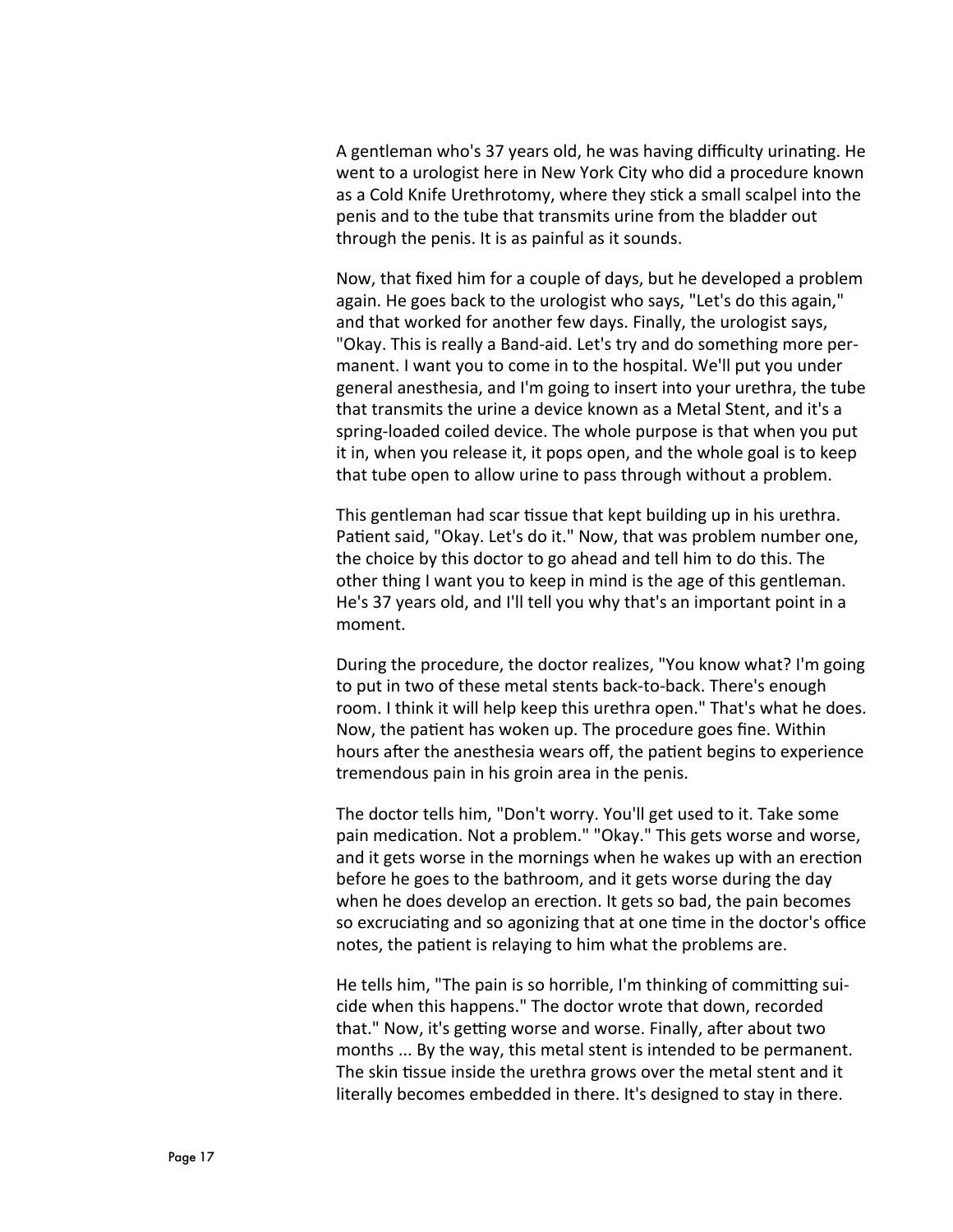Now, two months later after this ongoing agonizing complaints of pain, the urologist says, "You know what? Maybe I take you back into the operating room. I'm going to try and move it away from where I think it's putting pressure on the nerve." Patient says, "Do something. Do anything." "Okay."

Here is where judgment call number two comes in. The doctor goes in to do and manipulate this device. What he encounters immediately is that this device is now permanent. As he tries to tug it and move it, he realizes that this has now become embedded within the urethra. As he's attempting to try and move it and manipulate it, the metal pieces begin sheering off. It becomes thread-like, sharp metal pieces, and he's pulling it out piece by piece by piece. Thankfully, this gentleman is under anesthesia.

When he finishes, the doctor realizes that there's no way that this device can stay in. He's got to take both of them out. The patient wakes up, he's in horrible pain, and he ultimately sees a urological reconstructive surgeon who takes a look inside and says to him, "Oh, my God! It looks like a bomb went off in your urethra. What happened to you?"

Now, this reconstructive surgeon had to spend the next year and a half fixing this gentleman's problem where he had to reconstruct the inside of his penis. Horrible, horrible situation. While this is healing, they couldn't allow the urine to come out of there because that would not allow this reconstruction to heal. So they had to create a diversion for the urine to come out. Where do they create it? They had to make a whole between his anus and his scrotum. Every time he had to urinate, he had to sit down. Actually, this is disgusting. This went on for an entire year and a half until he was finally healed.

We're bound to bring the lawsuit against the urologist. This is a longwinded way of me explaining to you how this judgment call scenario came into play. The doctor in his defense turns around and says, "Based upon my educated decision, it was my judgment call to utilize this device for this gentleman, and not just one of these stents but two, back-to-back." That would be fine if this utilizing this device was within acceptable medical standards. Every medical expert I consulted said, "Yes, this device is appropriate for a gentleman who is over the age of 65, who no longer has the ability to maintain an erection." Why? Because the medical study shows that every time someone has an erection using this device, they have horrible, excruciating, agonizing pain.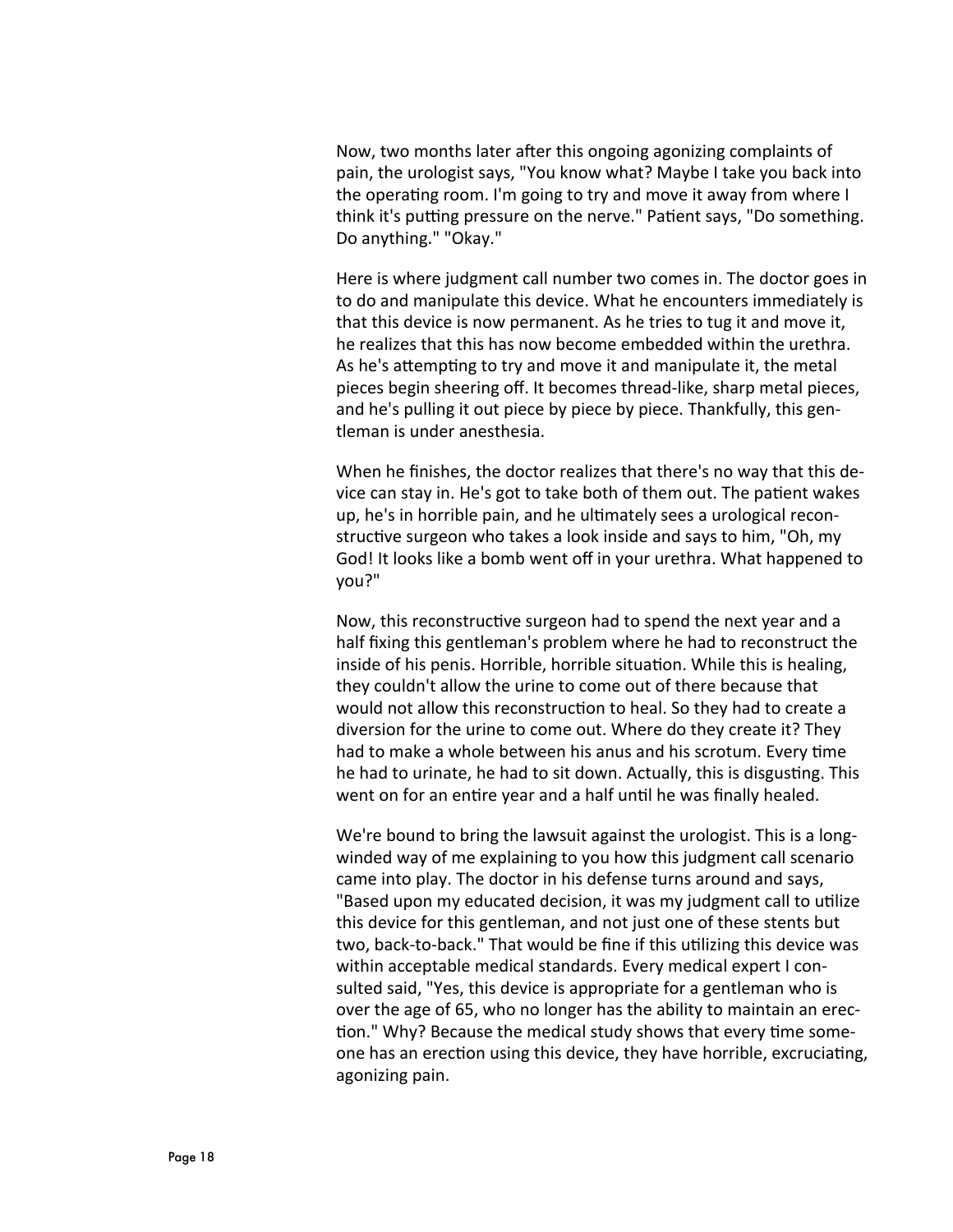How old is this guy? Thirty-seven years old. The choice by this doctor to utilize this device in a gentleman 37 years old was a departure from good and accepted medical practice. The fact that he put in two of these stents back-to-back was a departure from good medical practice. The fact that this guy tried to manipulate and pull it out after two months of pain was a departure, a violation from the basic standards of medical practice. This case did not go to trial because the defense realized that the argument that this was a good judgment call would never ever work at the time of trial.

I shared that story with you just to give you an insight and an understanding into how these judgment call defenses are used sometimes very successfully, but in this case, it was not.

Let's move on. What happens if the person you're talking to tells you that they have horrible psychological distress? They're depressed, they're traumatized about what happened, but they don't have any physical injury. Nothing physical happened to them. Is this the type of case you want to get involved in? I'm going to share something with you. More than 26 years of practice, I'm going to suggest to you that you run away as fast as you can in cases that have only psychological damages.

Now, that's not to say they don't have valid cases. It's not to say that their injuries are any less important than physical ones, but there's a huge challenge and a huge problem with proving the case because most of the time, these people who suffer psychological damages alone, typically have a history of problems. They come with a lot of baggage. Being able to distinguish what they had in the past, with how they're focusing now and how they're dealing now, that becomes very challenging and very difficult.

Let me share with you a great example. Let's say a woman is pregnant, 39 weeks pregnant, ready to deliver. Through carelessness by the gynecologist, the baby dies in utero, dies. The mother believes that something was done wrong and had they recognized the baby was in distress before the baby ultimately died, that they could have induced labor and delivered this child who would have otherwise been healthy.

Now, can you bring a lawsuit for the wrongful death of a baby who dies before being born? Yes or no? Shout it out. I can't hear you. Correct. You cannot bring a case for a baby who is unborn who dies in utero, but the law in New York will allow the mother to bring a lawsuit for injuries that she personally suffered as a result of the baby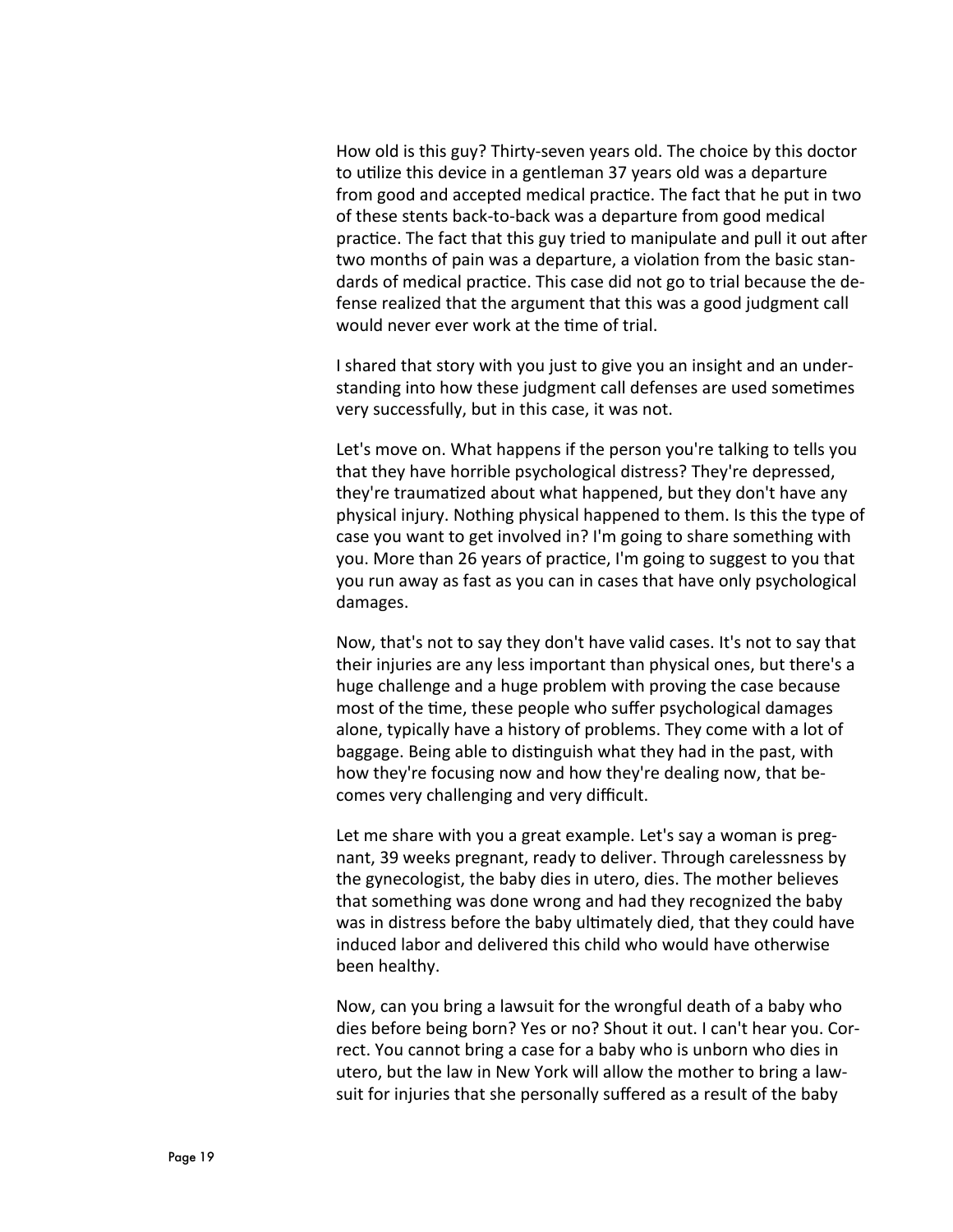dying in utero. Sometimes she'll have a physical injury. Many times, she's only have a psychological injury.

Should you take that type of case? You will find that most, myself include, most good trial attorneys who handle these cases will typically not want to get involved and taking case only on psychological damages. Again, that's not to say they don't have a valid case, and there are some attorneys who will take that. Keep that in mind, as you're talking to this grieving parent because it's a tragic situation, but it's not a case you really want to get involved in.

How about informed consent? Let's say the person you're chatting with tells you, "The doctor didn't tell me I could suffer the risk, that I could go blind from the cataract surgery." Do you take a case like that? Don't you have to ask a few more questions about what the doctor told this patient about whether or not one of the risks associated with this cataract surgery was going blind? Absolutely.

"Mrs. Jones, tell me what the doctor told you." "Oh, he told me I could suffer infection, bleeding, injury to another adjacent organ." "Okay." Let's change this up a bit. Let's say there are no physical injuries but the patient suffered a complication that's a risk of the procedure, had massive bleeding, she needed transfusions. Do you take a case like that where the patient turns around and says, "The doctor didn't tell me I could have bleeding during the surgery."

If the case only involves informed consent where the patient was not given enough information to make an educated decision about whether or not they should go ahead with the surgery, do you take a case like that? In my opinion, the answer is absolutely not, and here's why. The patient is always going to argue, "The doctor didn't tell me this is a risk of the procedure." Now, the doctor comes in for his deposition, and I ask him, "Doctor, what did you tell the patient were the risks?" "Oh, of course I told that one of the risks was infection, and in addition, it's in the informed consent that she signed."

Then it becomes a he said, she said scenario. It's not a battle of the experts. It's a battle of credibility between a plaintiff and a defendant. Who does the jury believe, the injured patient or the doctor with 25 years of experience and all these great qualifications? In most cases, the jury is going to believe the doctor.

Here's a quick stat for you. In New York, the majority of medical malpractice cases, about 95% of them that are brought, settle prior to trial. Of those 5% that go to trial, the majority of those cases are won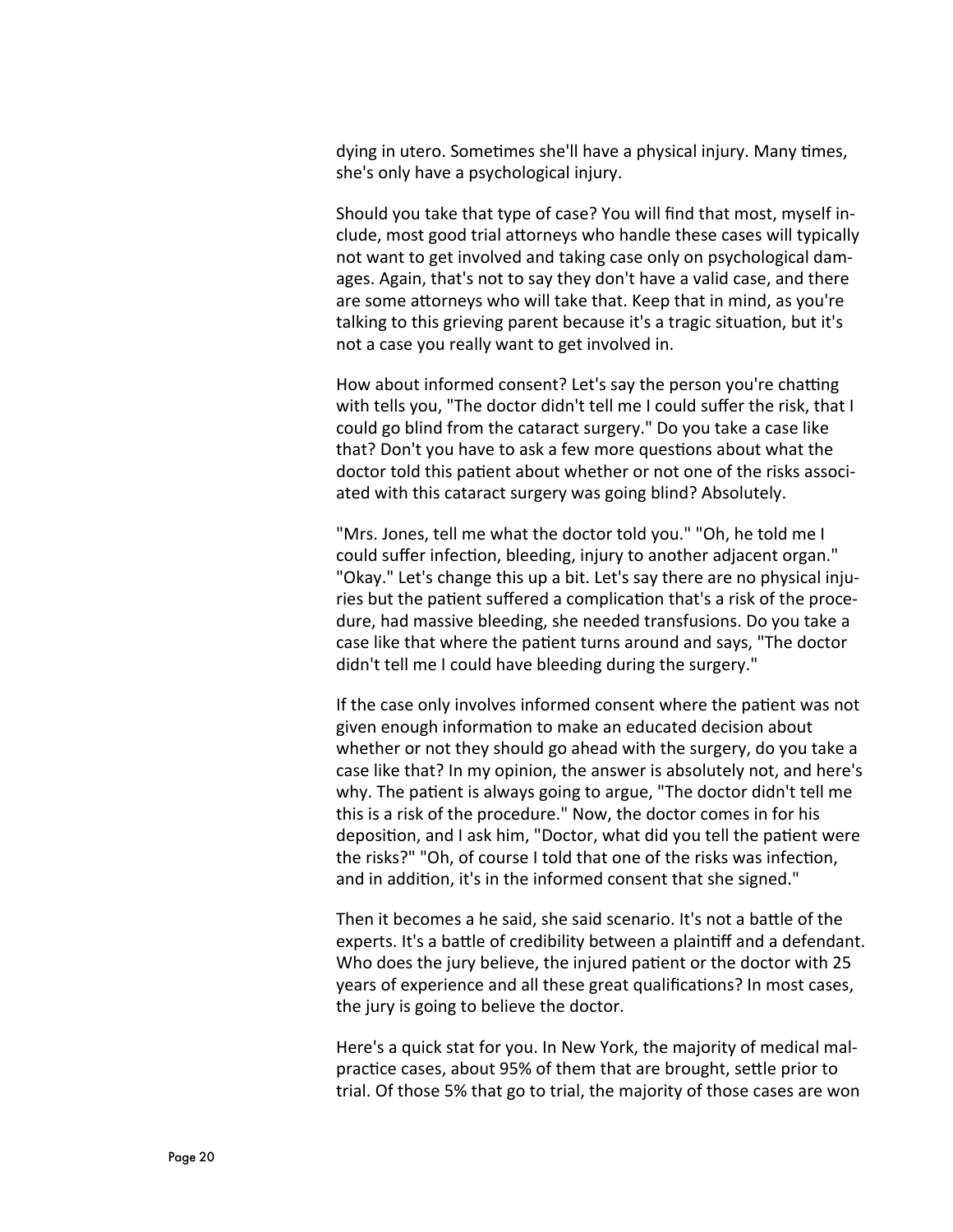by the doctors. Unlike a car accident case or a simple negligence case, if you think you can simply file a case to try and get money from an insurance company representing a doctor or a hospital, you are 100% mistaken.

They do not settle these cases. They fight you tooth and nail. If they do decide, it is only after discovery, it's only as the cases on the trial calendar as you're approaching trial, unless you got a clear smoking gun, and it's obvious, and then everybody can agree on the amount. That doesn't happen that often. Don't believe that you could simply send off a letter to the insurance company and they're going to bow down and give you everything you want. It doesn't happen that way.

Now, what happens ... Do you remember a phrase you learned in law school? Res ipsa. Res ipsa loquitur, the thing speaks for itself. The document speaks for itself. The injury speaks for itself. Can you use that legal doctrine to show that your client has a valid basis for a case? The answer is, yes, you can.

Let me share with you an interesting cork. Let's say for example, patient goes in to have surgery on his right hand. He comes out of surgery, and he's got a third-degree burn on his shoulder in addition to the surgery they did on his hand. How could this possibly have happened? He had nothing to do with shoulder surgery. This was a hand surgery, a hand surgery problem.

He comes out of the operating room with a third-degree burn. Was he under the control of the people in the operating room? Absolutely. Was he under anesthesia? Yes. Could he possibly have contributed to this injury by himself? No, but for the defendant's negligence, doctor, the nursing staff negligence. This injury would not have happened.

First of all, can we use that argument? Yes, we can use it in our pleadings. Do we need to bring in a medical expert to explain to the jury that, "Hey, if you go in for hand surgery, you shouldn't be coming out with a third-degree burn to your shoulder." The law says, "No, we don't need to bring in a medical expert to explain something so obvious to a jury."

You told me where things become complicated and the jury doesn't understand the medicine involved, but I will tell you, here's the cork. You will find that every experience or good medical malpractice attorney who handles these cases will always bring in a medical expert even though they don't need to in this Res ipsa case. That's because we want the jury to understand why this injury occurred.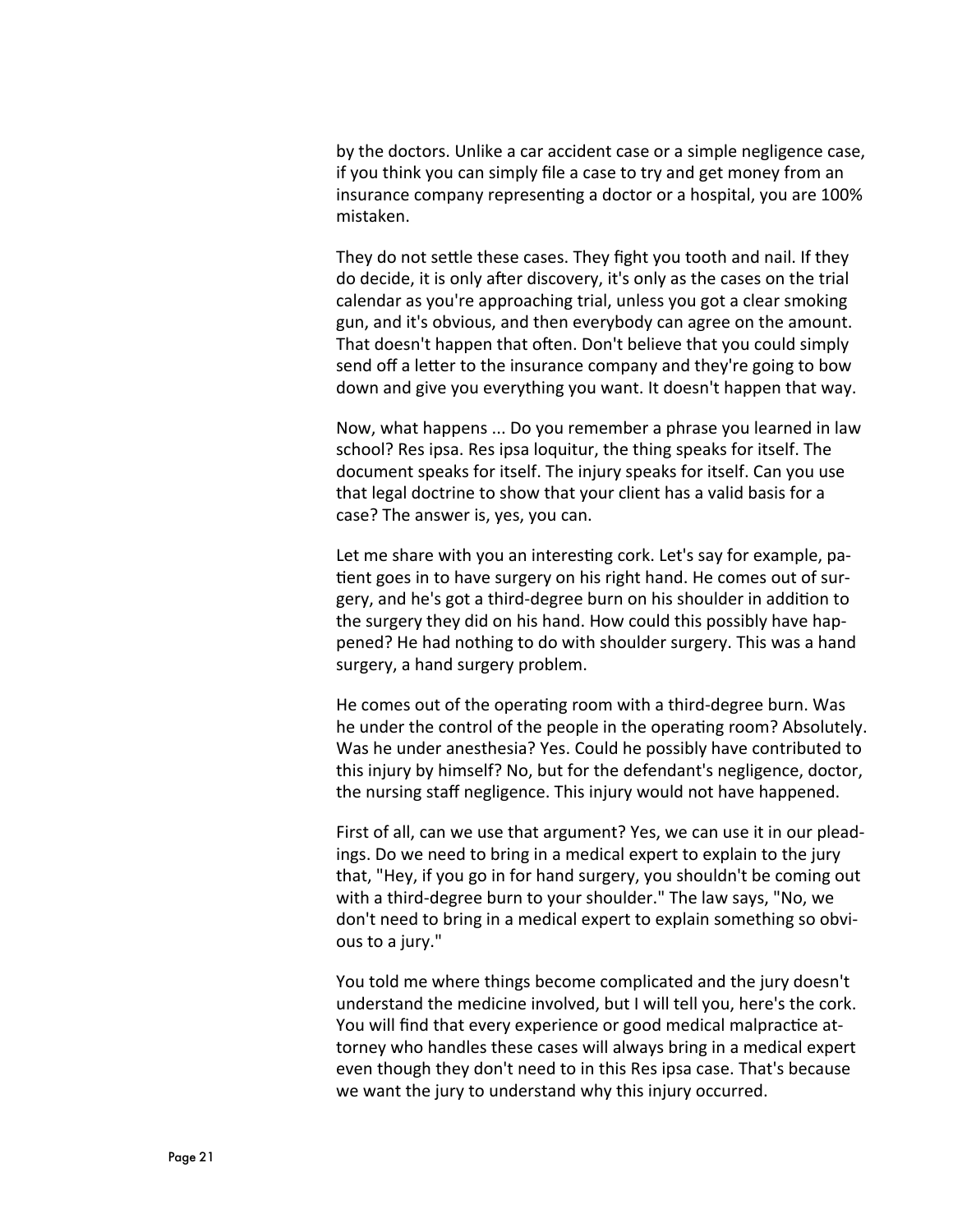We want the jury to understand what type of injury this gentleman received. We want them to know how debilitating and what treatment he needed in order to fix this problem. Yes, the law does not require us to bring in an expert where it's a Res ipsa case, but we can only use this argument and this claim if the patient was under the exclusive care and control of the doctor in the operating room and the staff, the patient did not contribute, whatsoever to this injury, but for the defendant's negligence, carelessness, this injury never would have occurred.

That's another way that we can use that. When you're listening to this person tell you about, "Hey, let me tell you about my tale of woe, what happened. I went in for surgery and I wound up with some problem to my foot or to my brain," whatever it is. You may be thinking, "Hey, you might have a case here, and you might be able to use Res ipsa," and that's important to know.

Another thing that you should be asking, "Who are the potential defendants? Are they private attending physicians? Are they residents, doctors-in-training? Are they nursing staff? Are they employed by the hospital?" We always need to know whether they are employees. Why do we need to know that? It's because of two doctrines that each of you know about called Vicarious Liability and Respondeat Superior.

We know that an employer is always responsible for the acts of its employees. We always need to know whether the doctor was an employee of his professional corporation or were they employees of a hospital. We will always need to bring the employer or the professional corporation into the lawsuit as well as the person who actually caused the harm.

Now, you know this information. The question I have for you is what do you do next? What do you do at this point now you've garnered all this great information? You've learned the story, you've determined it's timely, you have some ideas about what type of theory it is, you understand that there are some legal issues that need explaining, and now, you've got to ask yourself the question, "Do you want to handle this on your own or do you decide to refer it out to an experienced medical malpractice attorney?"

If you choose to send the case out to an experienced attorney, here are a number of things that you must know before you make that phone call. You have to know that the fees in a medical malpractice case is different than in an ordinary negligence case. In an ordinary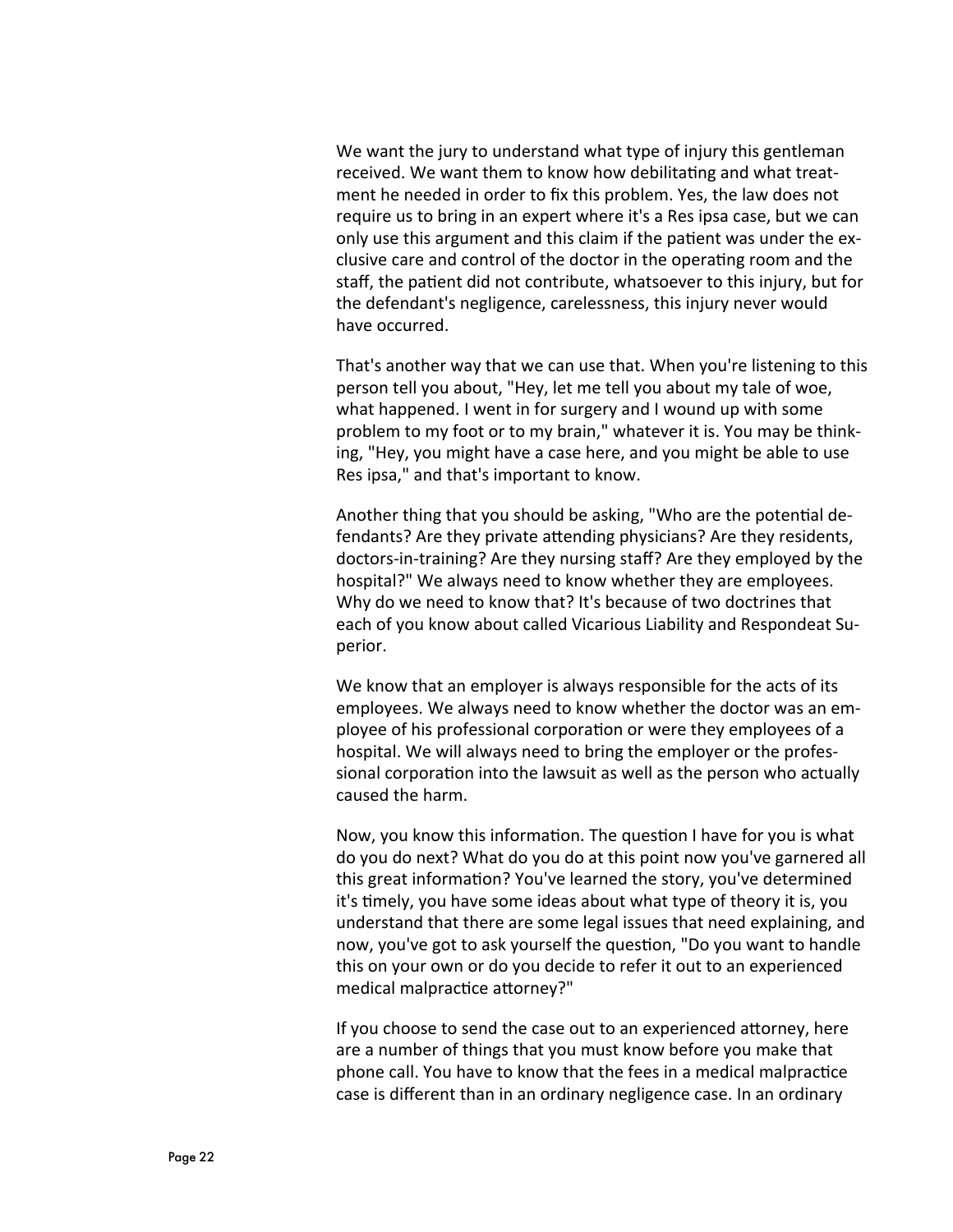negligence case, the attorney's fee is a third, and there are variations about when the expenses get paid. For the most part, it's a third.

In a malpractice case, the fee is less, much less. It only starts at 30% and drops by 5% as we go up in increments on what we can obtain for the client. It's known as the Sliding Scale. Let's say for example, we take on a case that's been referred by someone, and I'm able to obtain 22% as the attorney's fee. You would then receive 22% of our 22%. If we can get 30%, then you would get 30% of our 30%. It's a sliding scale of a sliding scale.

Before you can justify getting a referral fee, you have to agree to two things. The first is you have to discuss with this person who's a potential client the fact that you are now referring them out to an attorney who handles these cases on a regular basis and get their consent that if they are successful, there is only one attorney fee that will be shared between law firms or two attorneys. You must get their consent, and that's typically done by the attorney who's handling the case for you. They'll put in writing in the retainer.

The other thing that you must keep in mind is that you must participate in and assume joint responsibility for the case. Now, what does that mean? It means different things to different attorneys, and there's no bright line other than to say, "What qualifies us doing some level of legal work?" Some people would argue that doing some level of legal work constitutes talking with the client, identifying the issue, identifying what facts are important.

Some would argue that getting the patient's medical records constitutes some level of legal work. Some would argue that talking with the attorney who's taking on the case to discuss legal strategies and the claims that are likely to be brought constitutes some level of legal work.

Before you send the case out, you must identify from whatever attorney you're going to use what they ask and what will help you justify receiving a referral fee. As long as those things are met, then you have no problem obtaining a referral fee if they are successful.

Now, what else do you need to know? If the attorney that you send the case to rejects the case, it is very important that the attorney send out a non-acceptance letter. We call them Rejection Letters, but contained within that letter should also be your name. "Hey, Mrs. Jones. I just want to let you know that neither I nor Mr. Referring Attorney will be able to help you with your problem. You have only two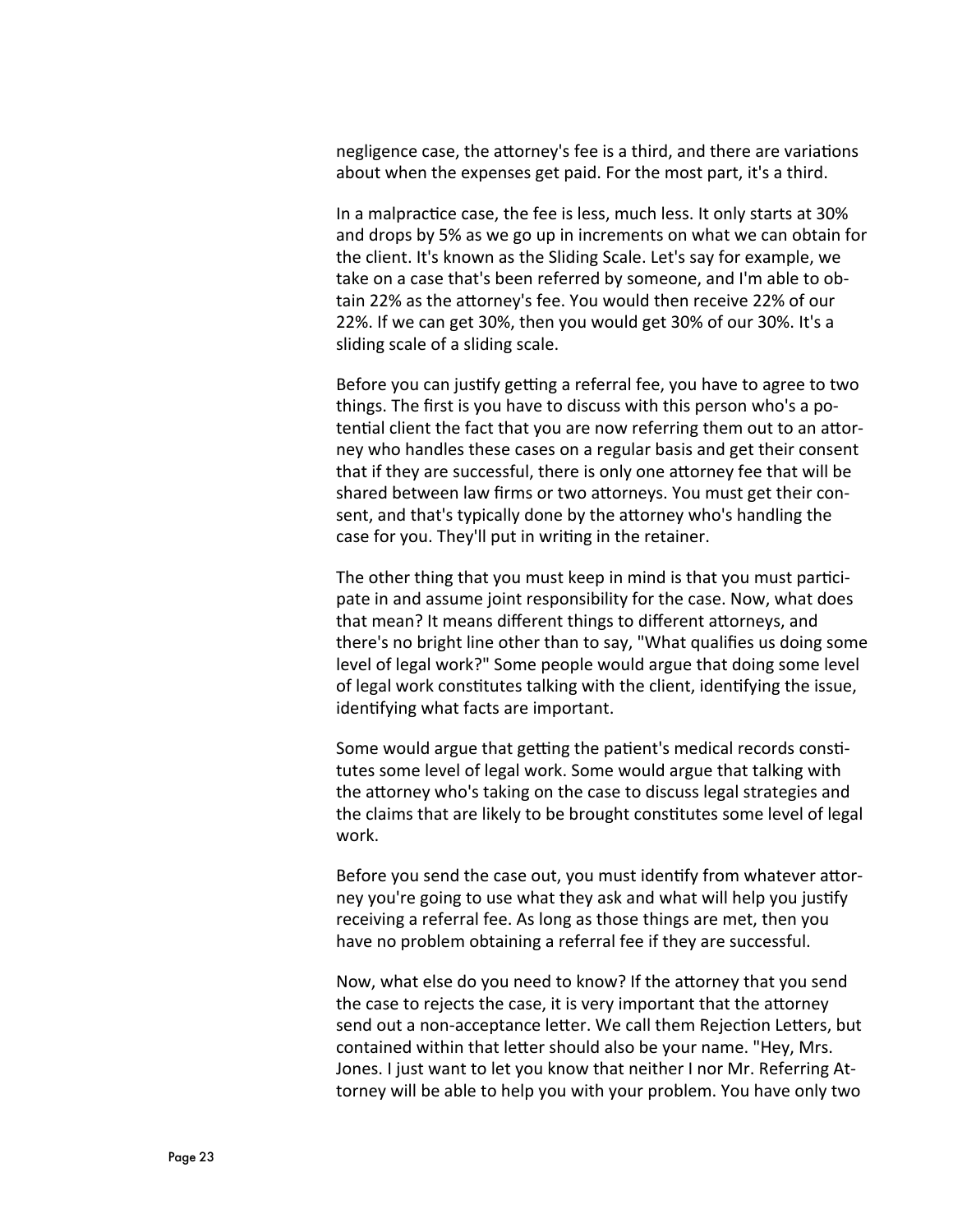and a half years in which to file a lawsuit. I highly recommend you go to another attorney immediately to get another opinion." Ask the attorney whether they do that.

Another thing you want to know is, does the attorney have the ability to communicate with his clients on an ongoing basis? Is it monthly? Is it weekly? How often do they communicate with their clients? You want to know whether they have a system in place. By the way, if you do not have a system in place to communicate with your clients, I would highly recommend you developing one because the more you communicate with your clients, the more they recognize you are helping them, working on their case.

The less client calls you get saying, "Hey, what's going on with my case. I haven't heard from you in months," very important to identify what type of communication system they have. "Oh, we don't communicate. We just wait for the clients to call us." No, that's not good enough. Every month, phone calls should be going out or a letter or an e-mail, whatever, maybe every two weeks, something to communicate on a regular basis to keep them in the loop and to keep you in the loop. Very important. You don't want to simply have a year or two go by wondering, "What's going on with that case I referred out to that attorney?" You need to be kept in the loop.

One of the things that I will always ask to every referring attorney who's talked to the client, "What do you think a jury is going to do when they see this person on the witness stand? What's your opinion of the witness? Are they a nice, sweet, little, old lady? Are they aggressive? Are they hostile? What's your opinion? I want to know your opinion." Very important.

I also want to know what's the likely venue where this case is going to take place. Is it going to be in Brooklyn, Bronx, Queens, Manhattan, Richmond, Staten Island? Where? Where is it likely going to be? Where did the medical wrong doing occur? Where does the patient live? That will all help evaluate whether or not this is a case that needs to be taken.

Another thing you need to keep in mind, what are the damages that this person received? We know that in most of these medical malpractice cases, the damages, the biggest one are pain and suffering, past pain and suffering from the time of the injury until the time of trial, and future pain and suffering from the time of trial, for the foreseeable future. That's critical. Of course, there are other elements of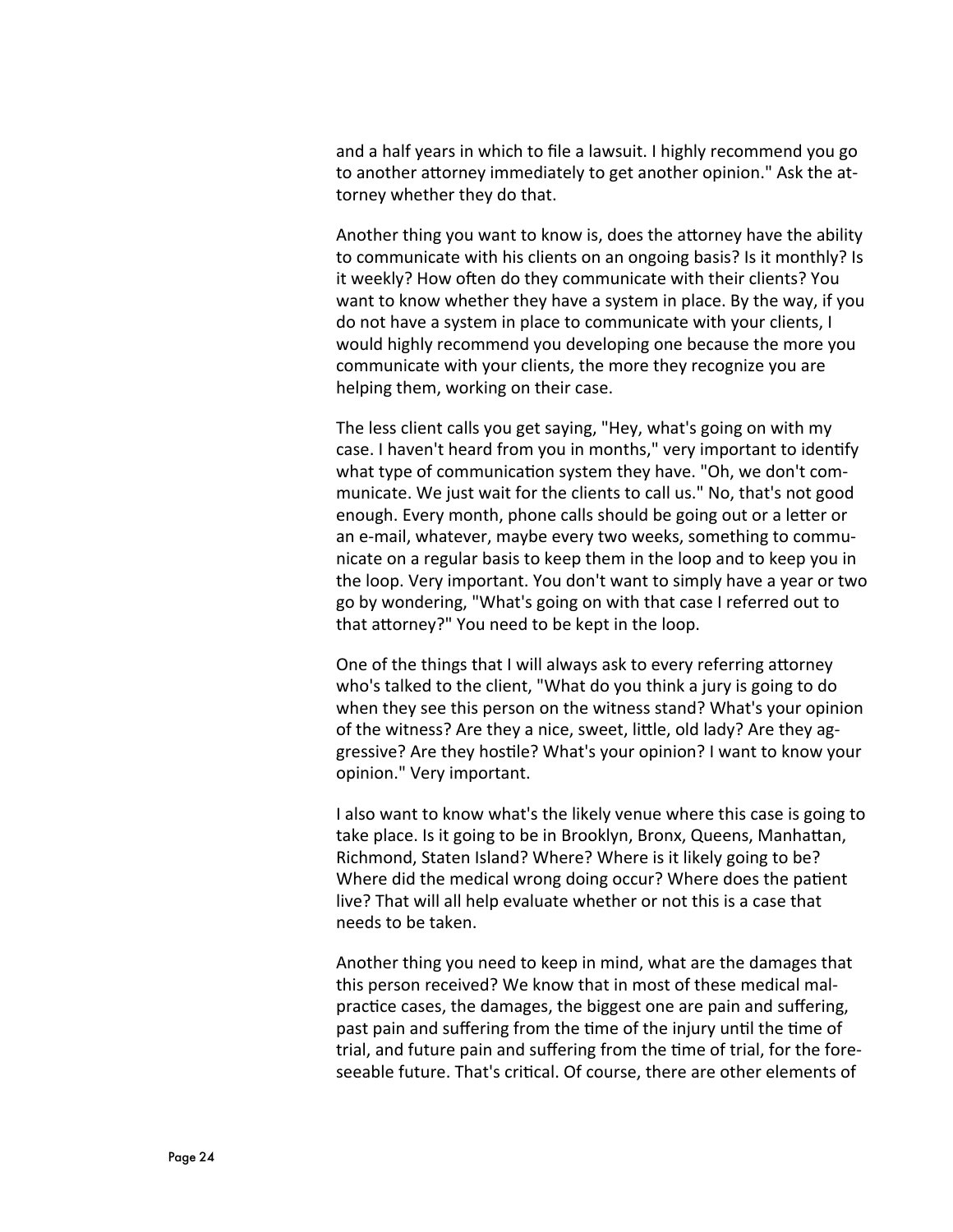economic damages. Financial loss, lost wages, and other economic losses that can be quantified, medical expenses.

What happens in a death case? In a death case, some of the damages include pecuniary loss. What's the financial loss to the family as a result of this person's death? Is there any conscious pain and suffering? Let's take a look at the Joan Rivers matter for example.

Joan Rivers was under anesthesia during a colonoscopy at the time that she suffered irreversible brain damage. Now, her family is bringing the lawsuit for wrongful death. We know that she has tremendous economic loss and that will be the biggest component of her case because if the patient had no conscious level of awareness of what was going on, about the problems that she was enduring, then it would be virtually possible, if not, extremely challenging to show to a jury that she was conscious and aware of what horrible things were happening to her.

What usually occurs in a death case is we look for the pain and suffering. That's normally the biggest component, but in her case, it's going to be the other way around with economic loss. What happens though if the patient is not working and is elderly? What are the damages then? Now, you've got a big problem. Now, there's no economic loss. There may be some pain and suffering, but now, you also have another problem to think about.

You must assume that an elderly person is on Medicare, and you must also assume that her medical treatment was paid for by Medicare. Why is that important? Because if you are successful, Medicare will come to you at the end of the case and say, "Pay us back, all of it, most of it, some of it." They want to be paid back, and guess what? We are obligated to pay them back. Then we have to negotiate with them.

Let me share with you a quick story about how Medicare almost destroyed a client's case of mine. A disabled young man who is working crossing the street, gets hit by a car, suffered traumatic injuries, fractured femur, horrible internal damage, was intubated for two and a half weeks. His sister calls me and says, "Please take my brother's case."

Within a few weeks, I was able to get the full insurance policy, \$100,000 for this horribly injured gentleman. What we didn't know at the time, we knew Medicare paid for his bill, but we didn't have the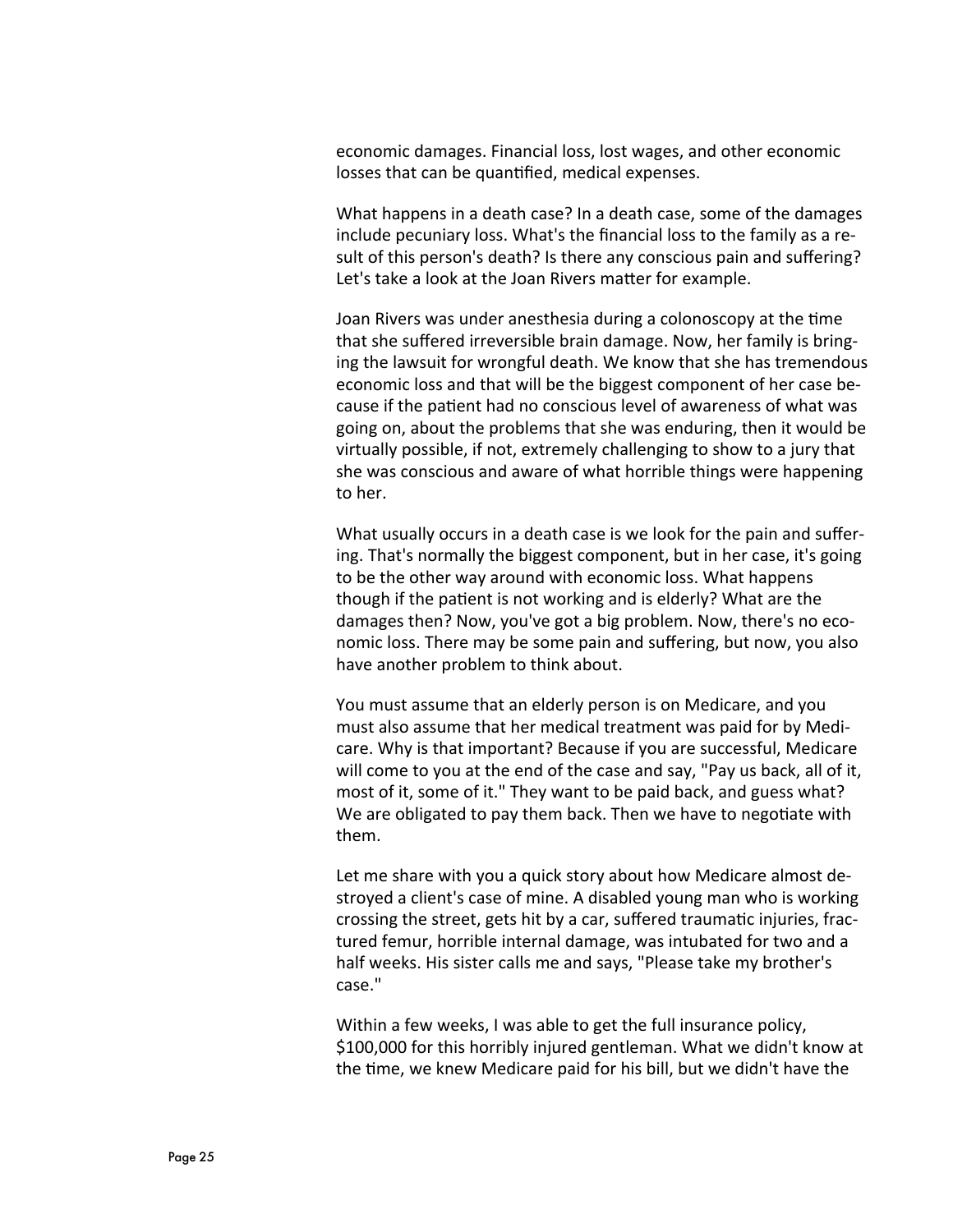bill. It's only two months later that Medicare send us the information saying, "Okay, we paid \$350,000. Pay us back."

I said, after my expenses, after my attorney's fee, he's going to be left with nothing." They said, "Hand it over." I said, "No. I didn't take this case just to walk away with the fee. I took this case to help this injured patient, injured victim." Through negotiation and appeals, and ongoing appeals, we ultimately were able to resolved it so that the client actually walked away with \$10,000 which is horrible."

The reality is his medical care would not have gotten paid had he not been receiving Medicare. Had I known that information at the outset, I never would have taken on this case because you don't take a case just to generate a fee. You want to help the client. That's why it's critical for you to know whether or not the patient has Medicare or Medicaid. They are both must be repaid and you have to negotiate with them. You need to know whether or not an autopsy was done.

Remember I talked about at the very beginning about a gentleman whose father died from a massive blood clot to the lungs, known as a Saddle Embolus. How do we know that? Because an autopsy was done. We knew what the cause of death was. If there's no autopsy, and not everyone does one, but if there's no autopsy, we won't know the precise cause of death.

If we don't know the precise cause of death, it may be impossible to show why this gentleman died. If we can't show why he died, now working backwards is going to be very difficult, very challenging to show that there were departures from good and accepted medical care.

Now, what information have you learned this morning that I made a guarantee for you about? I guaranteed you that the information that I would share with you this morning would somehow help you during the course of your professional career. What did you learn?

You learned that talking to these people, talking to your clients, your adversaries, your colleagues, friends, in everyday situations, at some point during your life, you will encounter people to tell you their tale of tragedy. As you begin to listen to them, you are going to ask the question in your own mind as well a with the client, "Hey, what do you think was done wrong and what injury did you receive as a result of that?"

Once you identified that information, you're now going to ask yourself, "Okay. Is this matter timely? Are we talking about something that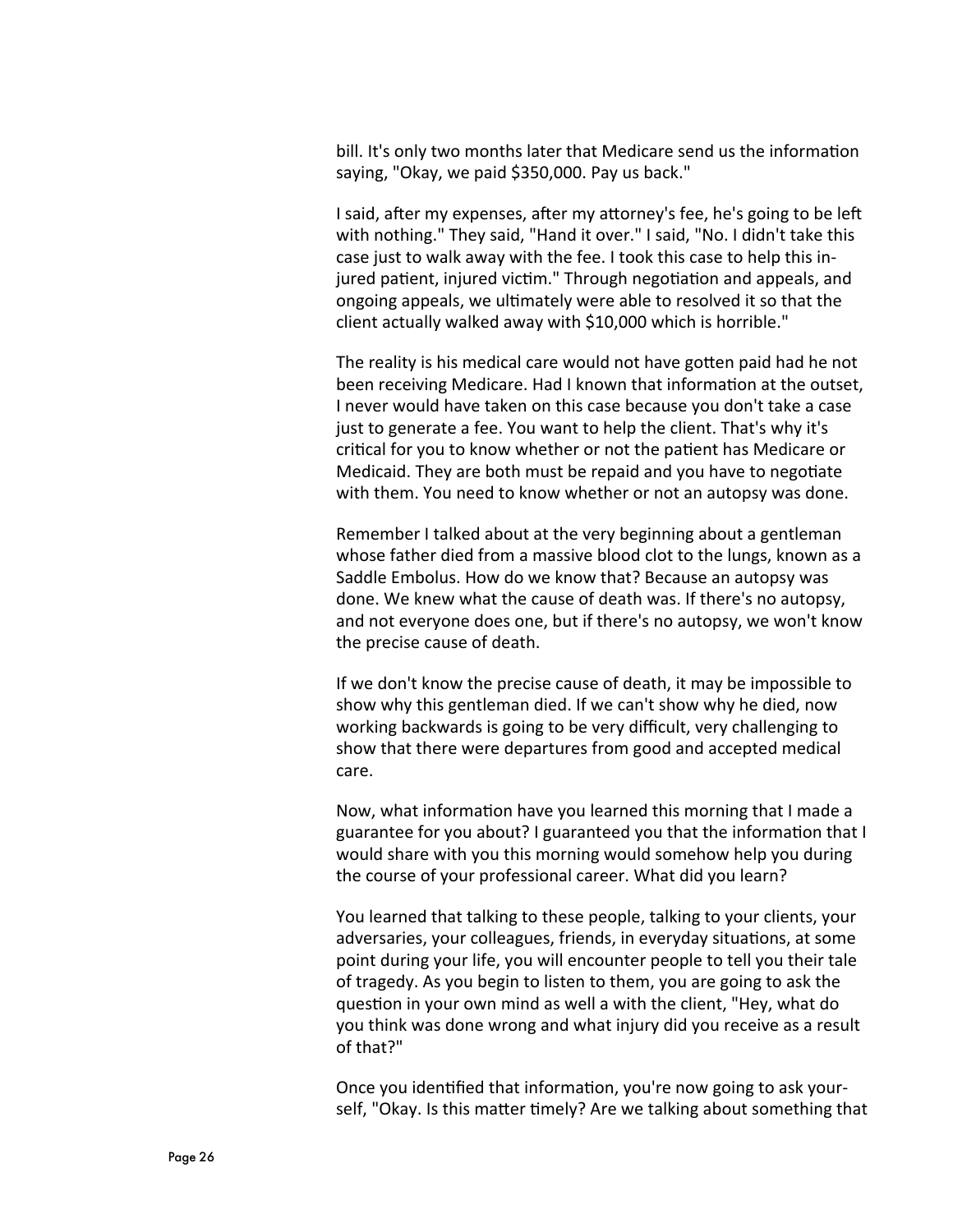happened 20 years ago or something that happened three weeks ago?" Once you identified that this matter is timely, you're now going to ask a number of other questions, "What are the damages? What are likely defenses that are going to arise? What are the issues? What's the key issue here? Was it a failure to diagnose breast cancer? Was it a scenario where a doctor did something improperly? Was it a scenario where a doctor claims to have used his best judgment and did something that even though most other doctors would do, he did just the opposite?"

You'll find that oftentimes, the second doctor the patient goes to to get things fixed, they often are the hero. They say, "Oh, I would have never done it this way. I would have done it this way. You would never have this problem." Great. Try getting that doctor to come in and testify to say that. What's the likelihood of that happening? Zero, almost zero.

Once you begin to talk to these people, you developed this information, now the question for you is, "What do you do next?" You've got all this great information, you don't handle medical malpractice cases, you have made a decision about whether to keep the case and try and do it on your own or refer it out to somebody else. You've now chosen to refer it out and what happens next, you now have to ask those questions that will help you make sure that if they are successful, you are entitled to receive a fee for referring the case out.

Then you have to go ahead and give the attorney information that's going to help him identify more great information about whether or not to take on a case like this.

I'm going to leave you with this final comment. In your reading materials, whether you get it online or in the book, I included a copy of a book I wrote called Secrets of a New York Medical Malpractice Attorney. You can buy that online, but you already have it in your materials. It is a consumer-oriented book. It is not a book. It's not a legal treatise for attorneys. It's a compilation of articles designed for consumers to understand how medical malpractice cases work in the State of New York.

I highly encourage you to read it. It's an easy read, it's a quick read. It will help you understand more of what we've been discussing this morning. It will give you a better idea of how these cases work and more importantly, the key question is, "How can you help your potential clients solve their problems even though you don't handle